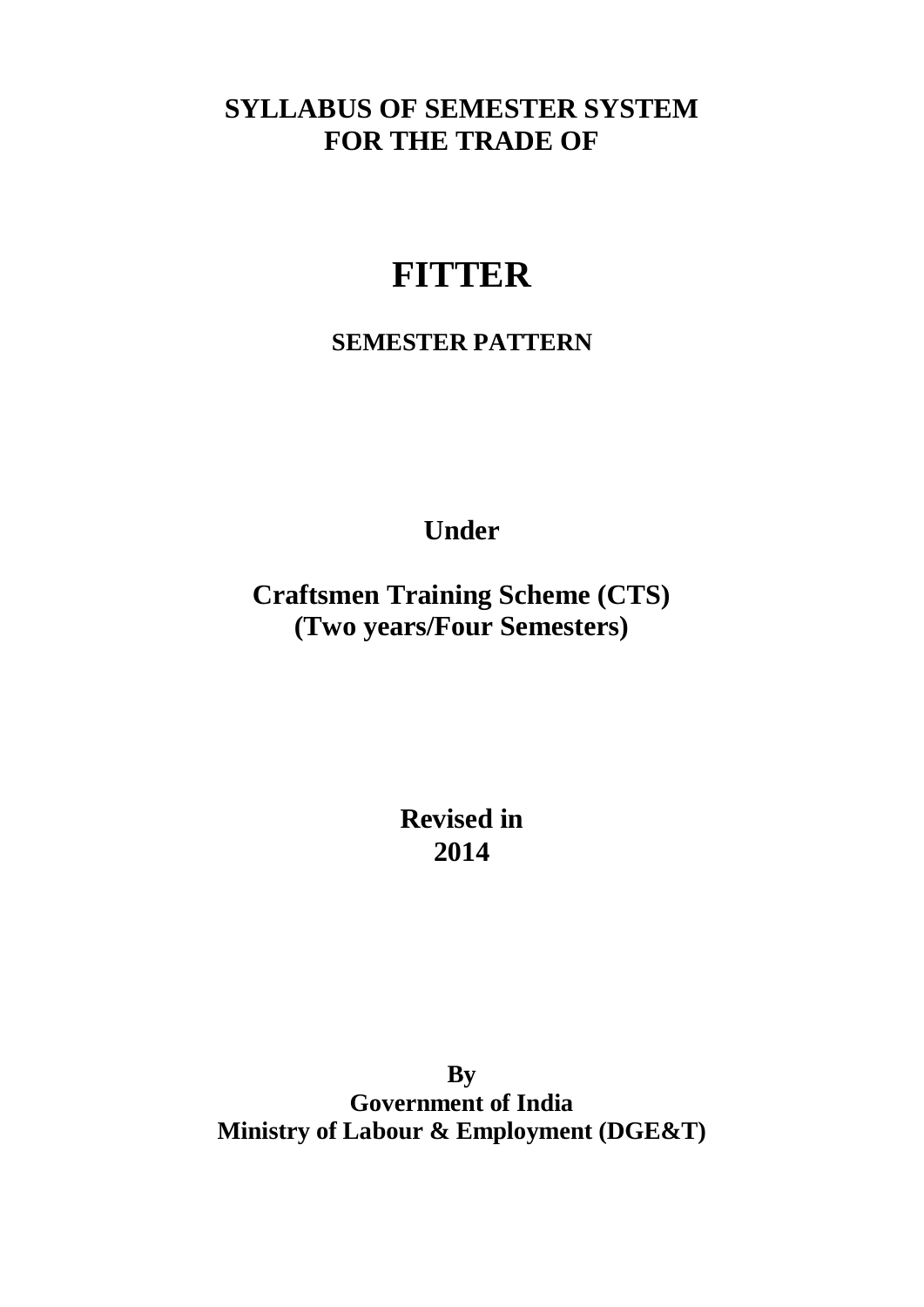#### **GENERAL INFORMATION**

| 1. Name of the Trade              | : FITTER                                                                                                                                                |
|-----------------------------------|---------------------------------------------------------------------------------------------------------------------------------------------------------|
| 2. N.C.O. Code No.                | : 842.10, 842.15                                                                                                                                        |
|                                   | 3. Duration of Craftsmen Training: Two years (Four semesters each of six months duration).                                                              |
| 4. Power norms                    | : 3.51 KW                                                                                                                                               |
| 5. Space norms                    | $: 88$ Sq.mt.                                                                                                                                           |
| <b>6. Entry Qualification</b>     | : Passed 10 <sup>th</sup> Class with Science and Mathematics under<br>10+2 system of Education or its equivalent                                        |
| 7. Trainees per unit              | : 16 (Supernumeraries/ Ex-Trainee allowed: 5)                                                                                                           |
| 8a. Qualification for Instructors | : Degree in Mechanical Engineering from recognized<br>university with one year post qualification experience in<br>the relevant field                   |
|                                   | <b>OR</b>                                                                                                                                               |
|                                   | Diploma in Mechanical Engineering from recognized<br>Board of Technical Education with two years post<br>qualification experience in the relevant field |
|                                   | <b>OR</b>                                                                                                                                               |
|                                   | NTC/NAC in the Trade of "Fitter" with 3 years post<br>qualification experience in the relevant field.                                                   |
| 8b. Desirable qualification       | : Preference will be given to a candidate with Craft<br>Instructor Certificate (CIC) in Fitter Trade.                                                   |
| Note:<br>(i)                      | Out of two Instructors required for the unit of $2(1+1)$ , one must have                                                                                |

- Degree/Diploma and other must have NTC/NAC qualifications.
- (ii) Instructor qualification for WCS and E.D, as per the training manual.

#### **Distribution of training on Hourly basis:**

| Total hours<br>/week | Trade practical | Trade<br>theory | Work shop<br>Cal. $&$ Sc. | Engg.<br>Drawing | Employability<br>skills | Extra<br>curricular<br>activity |
|----------------------|-----------------|-----------------|---------------------------|------------------|-------------------------|---------------------------------|
| 40 Hours             | 25 Hours        | 6 Hours         | 2 Hours                   | 3 Hours          | 2 Hours                 | 2 Hours                         |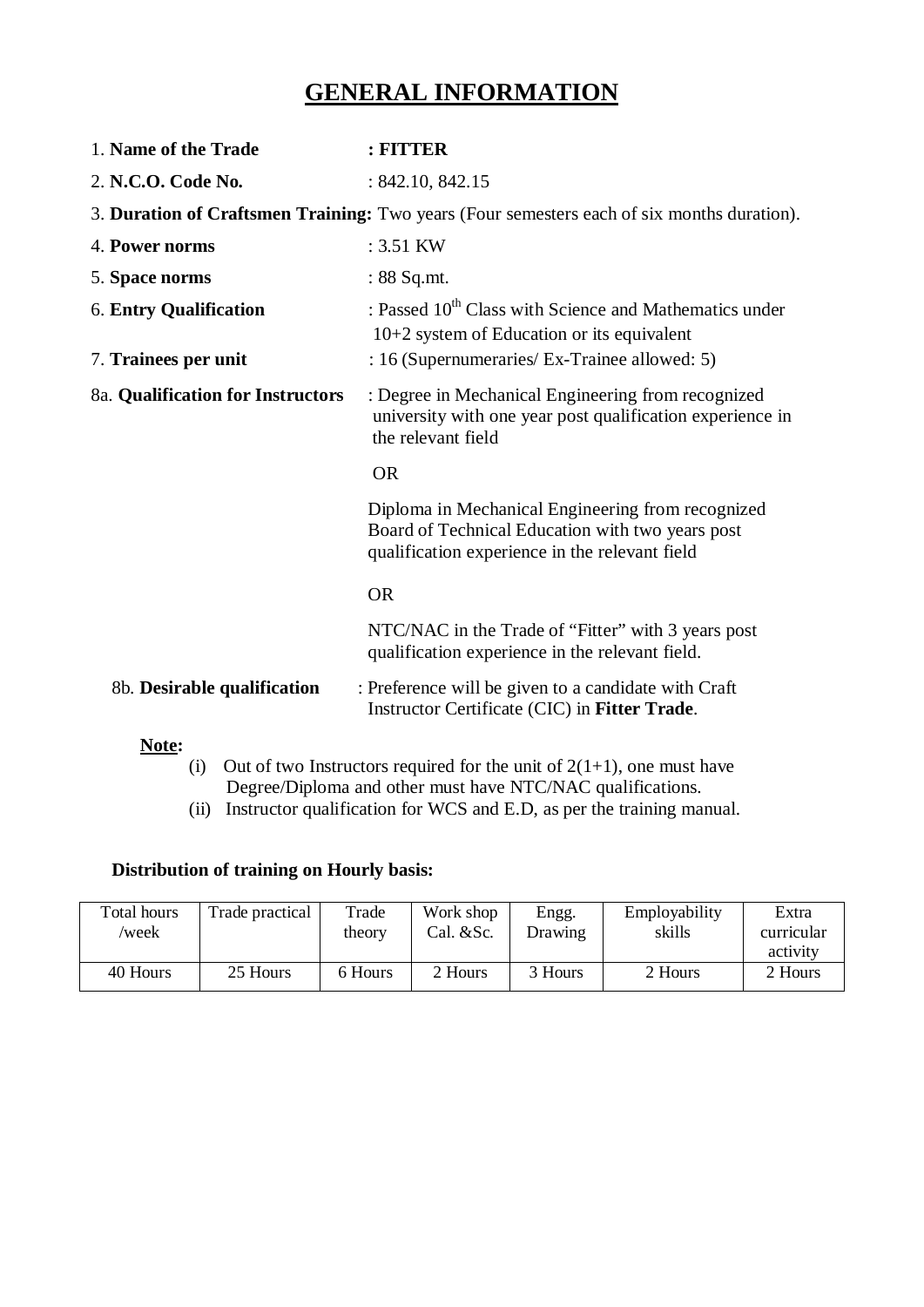### **COURSE INFORMATION**

#### **1. Introduction:**

§ This course is meant for the candidates who aspire to become a professional fitter.

#### **2. Terminal Competency/Deliverables:**

After successful completion of this course the trainee shall be able to perform the following skills with proper sequence*.* 

- 1. The trainees can work in the industry as semi-skilled fitter.
- 2. The trainee can work in the field of pipe fitting, lathe, drilling, welding, Inspection & measurement, general fitting work observing safety precautions.
- 3. The trainees can work on Dismantle & assemble of various valves, test the accuracy of Machine tools.
- 4. Perform simple repair on machinery, dovetail slides and assemble with location dowel pins, stud and bolts.
- 5. Prepare snap gauge for checking diameters to an accuracy of  $\pm 0.02$  mm
- 6. Handle different type of Fire extinguishers

#### **3. Employment opportunities:**

On successful completion of this course, the candidates shall be gainfully employed in the following industries:

- 1. Production & Manufacturing industries.
- 2. Structural Fabrication like bridges, Roof structures, Building & construction.
- 3. Automobile and allied industries
- 4. Service industries like road transportation and Railways.
- 5. Ship building and repair
- 6. Infrastructure and defence organizations
- 7. In public sector industries like BHEL, BEML, NTPC, etc and private industries in India & abroad.
- 8. Self employment

#### **4. Further learning pathways:**

- · On successful completion of the course trainees can pursue Apprenticeship training in the reputed Industries / Organizations.
- · On successful completion of the course trainees can opt for Diploma course (Lateral entry).
- On successful completion of the course trainees can opt for CITS course.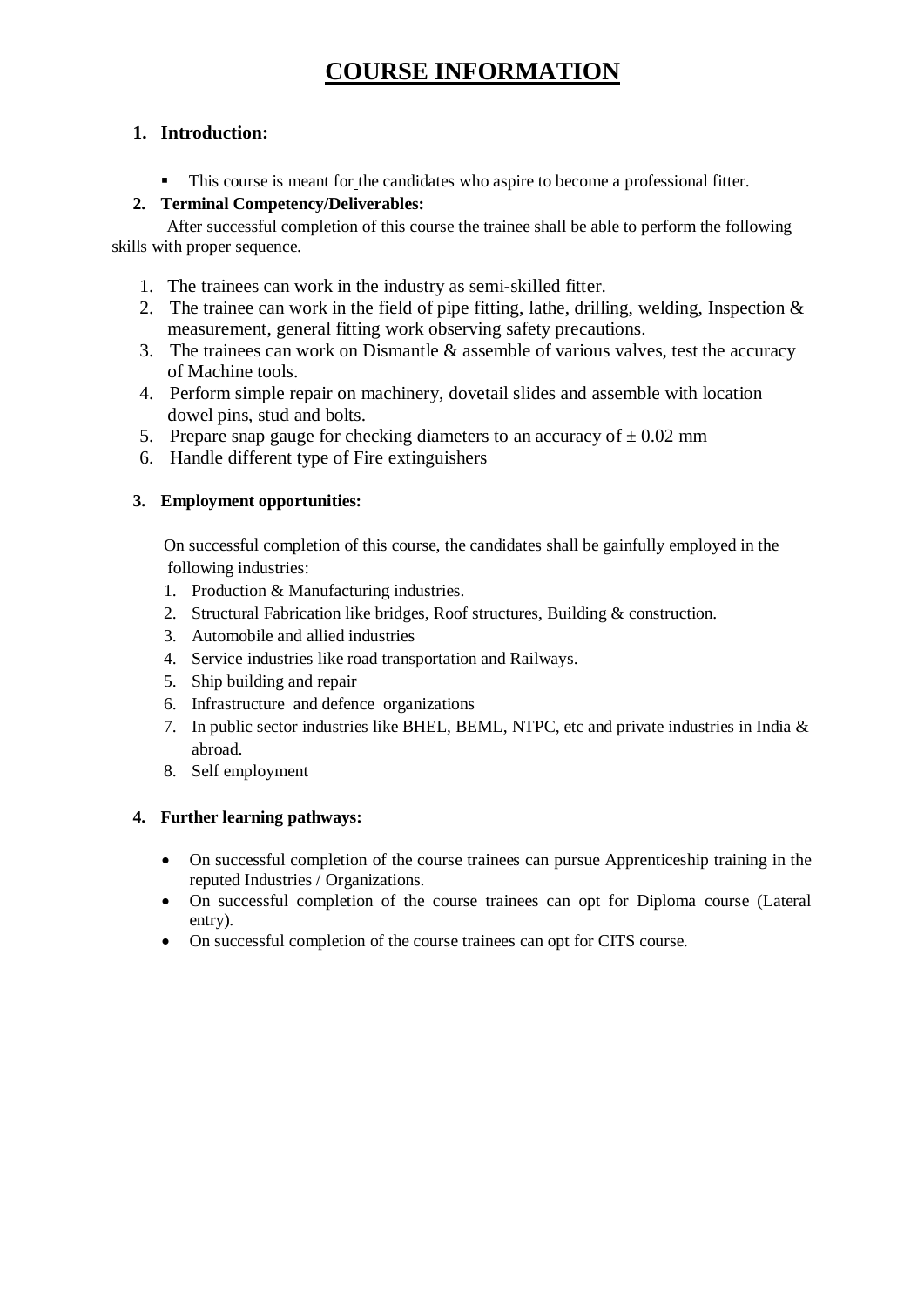# **SYLLABUS FOR THE TRADE OF FITTER First Semester (Semester Code no. FTR - 01) Duration : Six Month**

| Week | <b>Trade Practical</b>                                                                                                                                                                                                                                                                                                                                                                                                                                                                                                                                                                                                                                                                                                                                                                                                                                                          | <b>Trade Theory</b>                                                                                                                                                                                                                                                                                                                                                                                                                                                                                                                                                                  |
|------|---------------------------------------------------------------------------------------------------------------------------------------------------------------------------------------------------------------------------------------------------------------------------------------------------------------------------------------------------------------------------------------------------------------------------------------------------------------------------------------------------------------------------------------------------------------------------------------------------------------------------------------------------------------------------------------------------------------------------------------------------------------------------------------------------------------------------------------------------------------------------------|--------------------------------------------------------------------------------------------------------------------------------------------------------------------------------------------------------------------------------------------------------------------------------------------------------------------------------------------------------------------------------------------------------------------------------------------------------------------------------------------------------------------------------------------------------------------------------------|
| No.  |                                                                                                                                                                                                                                                                                                                                                                                                                                                                                                                                                                                                                                                                                                                                                                                                                                                                                 |                                                                                                                                                                                                                                                                                                                                                                                                                                                                                                                                                                                      |
| 1.   | Importance of trade training, List of tools<br>& Machinery used in the trade.<br>Health & Safety: Introduction to safety<br>equipments and their uses. Introduction of<br>first aid, operation of Electrical mains.<br><b>Occupational Safety &amp; Health</b><br>Importance of housekeeping & good<br>shop floor practices.<br>Health, Safety and Environment<br>guidelines, legislations & regulations as<br>applicable. Disposal procedure of waste<br>materials like cotton waste, metal<br>chips/burrs etc. Basic safety introduction,<br>Personal protective Equipments(PPE):-<br>Basic injury prevention, Basic first aid,<br>Hazard identification and avoidance, safety<br>signs for Danger, Warning, caution &<br>personal safety message.<br>Preventive measures for electrical<br>accidents & steps to be taken in such<br>accidents.<br>Use of Fire extinguishers. | Importance of safety and general<br>precautions observed in the in the<br>industry/shop floor. All necessary guidance<br>to be provided to the new comers to<br>become familiar with the working of<br><b>Industrial Training Institute system</b><br>including stores procedures. Soft Skills: its<br>importance and Job area after<br>completion of training. Introduction of<br>First aid. Operation of electrical mains.<br>Introduction of PPEs. Introduction to 5S<br>concept $\&$ its application.<br>Response to emergencies eg; power failure,<br>fire, and system failure. |
| 2.   | Identification of tools & equipments as per<br>desired specifications for marking &<br>sawing.<br>Selection of material as per application<br>Visual inspection of raw material for<br>rusting, scaling, corrosion etc., Marking<br>out lines, gripping suitably in vice jaws,<br>hacksawing to given dimensions, sawing<br>different types of metals of different<br>sections.                                                                                                                                                                                                                                                                                                                                                                                                                                                                                                 | Linear measurements- its units, dividers,<br>calipers, hermaphrodite, centre punch, dot<br>punch, their description and uses of<br>different types of hammers. Description,<br>use and care of 'V' Blocks, marking off<br>table.                                                                                                                                                                                                                                                                                                                                                     |
| 3.   | Filing Channel, Parallel. Filing- Flat and<br>square (Rough finish).<br>Filing practice, surface filing, marking of<br>straight and parallel lines with odd leg<br>calipers and steel rule, marking practice<br>with dividers, odd leg calipers and steel<br>rule (circles, arcs, parallel lines).                                                                                                                                                                                                                                                                                                                                                                                                                                                                                                                                                                              | Bench vice construction, types, uses, care<br>& maintenance, vice clamps, hacksaw<br>frames and blades, specification,<br>description, types and their uses, method of<br>using hacksaws.<br>Files- specifications, description, materials,<br>grades, cuts, file elements, uses. Measuring<br>standards (English, Metric Units), angular<br>measurements, subdivisions, try square,<br>ordinary depth gauge, protractor-<br>description, uses and cares.                                                                                                                            |
| 4.   | Marking off straight lines and arcs using                                                                                                                                                                                                                                                                                                                                                                                                                                                                                                                                                                                                                                                                                                                                                                                                                                       | Marking off and layout tools, dividers,                                                                                                                                                                                                                                                                                                                                                                                                                                                                                                                                              |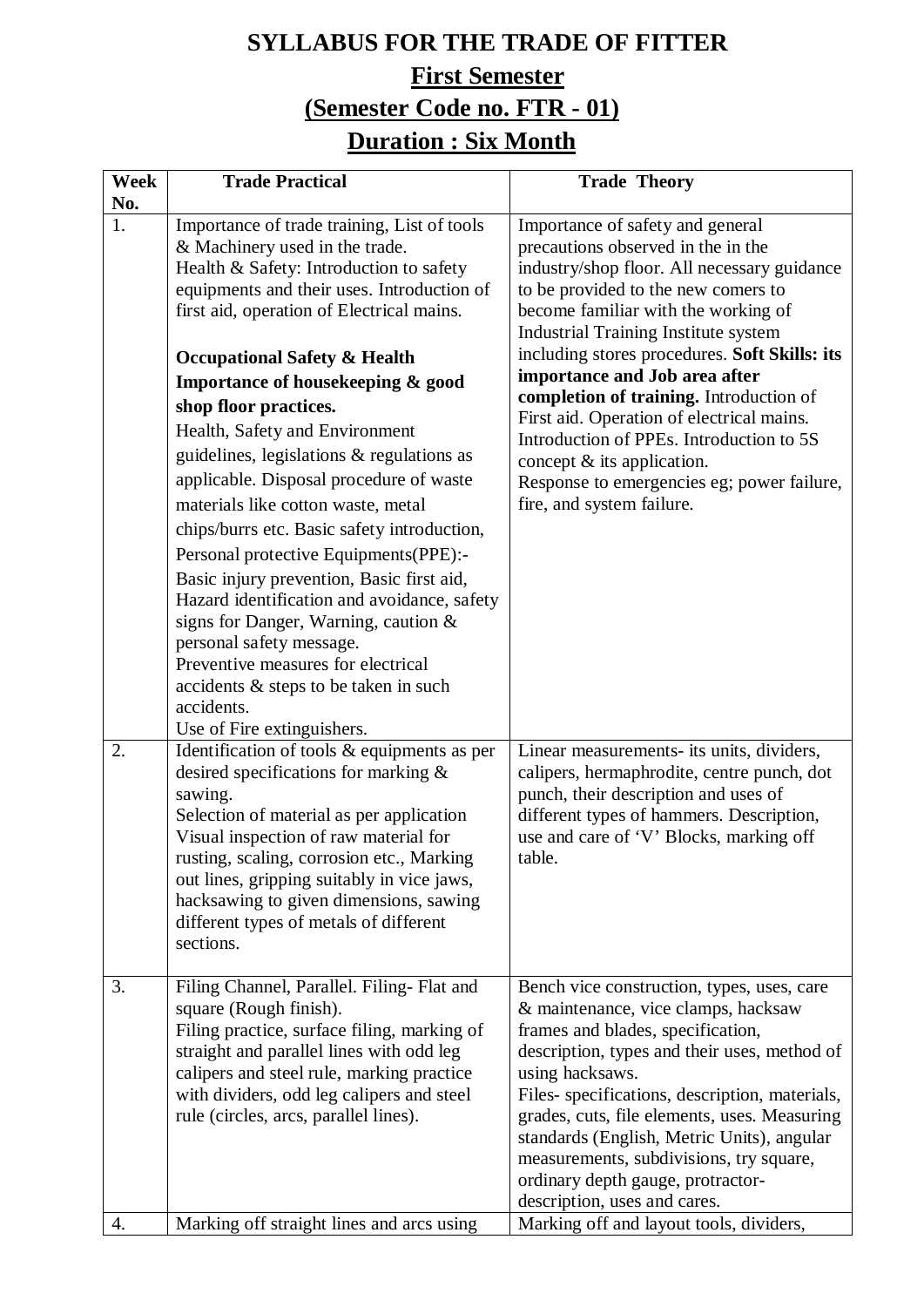|     | scribing block and dividers, chipping flat                                               | scribing block, odd leg calipers, punches-                                                |
|-----|------------------------------------------------------------------------------------------|-------------------------------------------------------------------------------------------|
|     | surfaces along a marked line.                                                            | description, classification, material, care &                                             |
|     |                                                                                          | maintenance.                                                                              |
| 5.  | Marking, filing, filing square, use of tri-                                              | Calipers-types, material, constructional                                                  |
|     | square.                                                                                  | details, uses, care & maintenance of cold                                                 |
|     |                                                                                          | chisels- materials, types, cutting angles.                                                |
| 6&7 | Marking according to simple blue prints                                                  | Marking media, marking blue, Prussian                                                     |
|     | for locating, position of holes, scribing                                                | blue, red lead, chalk and their special                                                   |
|     | lines on chalked surfaces with marking                                                   | application, description. Use, care and                                                   |
|     | tools, finding center of round bar with the                                              | maintenance of scribing block.                                                            |
|     | help of 'V' block and marking block.                                                     |                                                                                           |
|     | Joining straight line to an arc.                                                         |                                                                                           |
| 8.  | Chipping, Chip slots $&$ oils grooves                                                    | Surface plate and auxiliary marking                                                       |
|     | (Straight).                                                                              | equipment, 'V' block, angle plates, parallel                                              |
|     | Filing flat, square, and parallel to an                                                  | block, description, types and uses,                                                       |
|     | accuracy of 0.5mm. Chip curve along a                                                    | workshop surface plate- their uses,                                                       |
|     | line-mark out, key ways at various angles                                                | accuracy, care and maintenance.                                                           |
|     | & cut key ways.                                                                          | Types of files-convexing, taper, needle,                                                  |
|     |                                                                                          | care and maintenance of files, various                                                    |
|     |                                                                                          | types of keys, allowable clearances $\&$                                                  |
| 9.  |                                                                                          | tapers, types, uses of key pullers.                                                       |
|     | File thin metal to an accuracy of 0.5 mm.<br>Chip                                        | Physical properties of engineering metal:<br>colour, weight, structure, and conductivity, |
|     | & chamfer, grooving and slotting                                                         | magnetic, fusibility, specific gravity.                                                   |
|     |                                                                                          | Mechanical properties: ductility,                                                         |
|     |                                                                                          | malleability hardness, brittleness,                                                       |
|     |                                                                                          | toughness, tenacity, and elasticity.                                                      |
| 10. | Saw along a straight line, curved line, on                                               | Power Saw , band saw, Circular saw                                                        |
|     | different sections of metal. Straight saw on                                             | machines used for metal sections cutting                                                  |
|     | thick section, M.S. angle and pipes.                                                     |                                                                                           |
|     |                                                                                          |                                                                                           |
| 11. | File steps and finish with smooth file                                                   | Micrometer- outside and inside – principle,                                               |
|     | $\alpha$ accuracy $\pm 0.25$ mm. File and saw on                                         | constructional features, parts graduation,                                                |
|     | M.S. Square and pipe.                                                                    | leading, use and care. Micrometer depth                                                   |
|     |                                                                                          | gauge, parts, graduation, leading, use and                                                |
|     |                                                                                          | care. Digital micrometer.                                                                 |
|     |                                                                                          |                                                                                           |
|     |                                                                                          |                                                                                           |
| 12. | File radius along a marked line (Convex $\&$                                             | Vernier calipers, principle, construction,                                                |
|     | concave) & match. Chip sheet metal                                                       | graduations, reading, use and care. Vernier                                               |
|     | (shearing). Chip step and file.                                                          | bevel protractor, construction, graduations,                                              |
|     |                                                                                          | reading, use and care, dial Vernier Caliper,                                              |
| 13. |                                                                                          | Digital vernier caliper.                                                                  |
|     | Mark off and drill through holes, drill and<br>tap on M.S. flat, Punch letter and number | Drilling processes: common type (bench<br>type, pillar type, radial type), gang and       |
|     | (letter punch and number punch), use of                                                  | multiple drilling machine.                                                                |
|     | different punches.                                                                       | Determination of tap drill size.                                                          |
|     |                                                                                          |                                                                                           |
| 14. | <b>Revision &amp; Test</b> (Two days) Prepare                                            | <b>Revision &amp; Test</b>                                                                |
|     | forge. Fire for heating metals. Forge a                                                  | Safety precautions to be observed in a                                                    |
|     | square rod from round stock. Judge the                                                   | smith shop, forge - necessity, description                                                |
|     | forging temperature of various metals.                                                   | uses, fuel used for heating, bellows                                                      |
|     |                                                                                          | blowers, description and uses                                                             |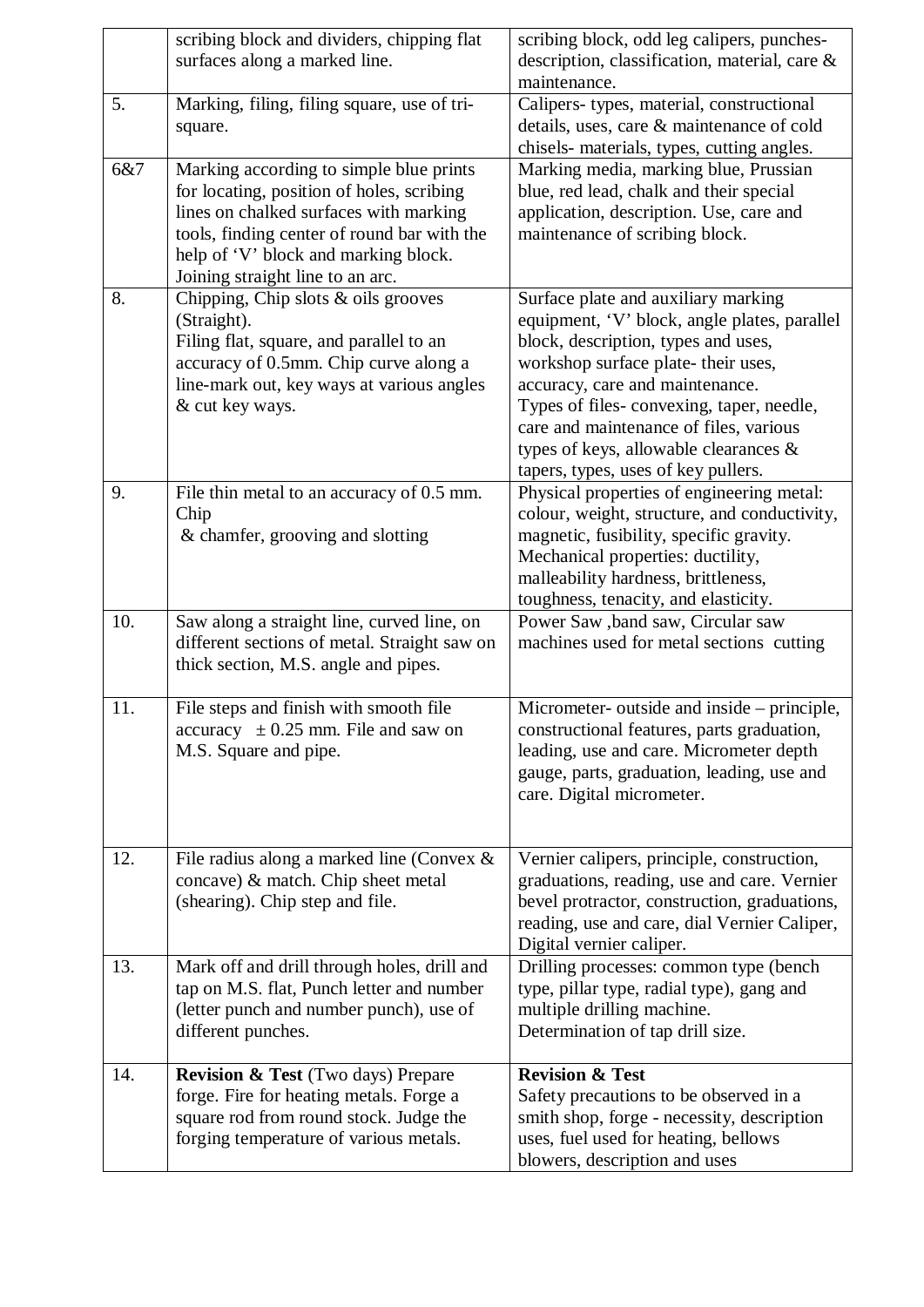| 15.          | Forge M.S. round rod to square Forge flat<br>chisel, grind.                                                                                                                                                                                    | Anvil and swage blocks. Description and<br>uses. Forging tools- hammers- band and<br>sledge, description and uses. Chisels, set<br>hammers, flatters, hardier, fuller swage &<br>uses. Measuring and checking tools- steel<br>rule, brass rule, calipers, try square,<br>description and uses. General idea about<br>the main operations performed in a forging<br>shop such as upsetting drawing, twisting,<br>bending, punching, drilling, and welding. |
|--------------|------------------------------------------------------------------------------------------------------------------------------------------------------------------------------------------------------------------------------------------------|-----------------------------------------------------------------------------------------------------------------------------------------------------------------------------------------------------------------------------------------------------------------------------------------------------------------------------------------------------------------------------------------------------------------------------------------------------------|
| 16.          | Forge – punches, screw drivers, chisels,<br>grind them to shape and heat treat to<br>requirement, bending metals to angles,<br>curves & twisting, Preparation of brackets.                                                                     | Metallurgical and metal working processes<br>such as Heat treatment, various heat<br>treatment methods -normalizing, annealing,<br>hardening, case hardening and tempering.<br>Power hammer – construction, features,<br>method of operating and uses.                                                                                                                                                                                                    |
| 17.          | Marking of straight lines, circles, profiles<br>and various geometrical shapes and cutting<br>the sheets with snips. Marking out of<br>simple development, marking out for flaps<br>for soldering and sweating.                                | Safety precautions to be observed in a<br>sheet metal workshop, sheet and sizes,<br>Commercial sizes and various types of<br>metal sheets, coated sheets and their uses<br>as per BIS specifications.                                                                                                                                                                                                                                                     |
| $18-$<br>19. | Make various joints: wiring, hemming,<br>soldering and brazing, form locked,<br>grooved and knocked up single hem<br>straight and curved edges form double<br>hemming,. Punch holes-using hollow and<br>solid punches. Do lap and butt joints. | Marking and measuring tools, wing<br>compass, Prick punch, tin man's square<br>tools, snips, types and uses. Tin man's<br>hammers and mallets type-sheet metal<br>tools, Soldering iron, types, specifications,<br>uses. Trammel- description, parts, uses.<br>Hand grooves- specifications and uses.                                                                                                                                                     |
| 20.          | Bend sheet metal into various curvature<br>form, wired edges-straight and curves,<br>fold sheet metal at angle using stakes.<br>Bend sheet metal to various curvatures.<br>Make simple<br>Square, container with wired edge and fix<br>handle. | Stakes-bench types, parts, their uses.<br>Various types of metal joints, their<br>selection and application, tolerance for<br>various joints, their selection $&$<br>application. Wired edges -                                                                                                                                                                                                                                                           |
| 21.          | Make square tray with square soldered<br>corner Practice in soft soldering and silver<br>soldering.                                                                                                                                            | Solders-composition of various types of<br>solders, and their heating media of<br>soldering iron, fluxes types, selection and<br>application-joints                                                                                                                                                                                                                                                                                                       |
| 22.          | Make riveted lap and butt joint.<br>Make funnel as per development and<br>solder joints.<br>Drilling for riveting. Riveting with as many<br>types of rivet as available, use of counter<br>sunk head rivets.                                   | Rivets-Tin man's rivets types, sizes, and<br>selection for various works.<br>Riveting tools, dolly snaps description and<br>uses. Method of riveting, shearing<br>machine-description, parts and uses.                                                                                                                                                                                                                                                    |
| $23 - 25$    |                                                                                                                                                                                                                                                | <b>Revision</b>                                                                                                                                                                                                                                                                                                                                                                                                                                           |
| 26           | <b>Examination</b>                                                                                                                                                                                                                             |                                                                                                                                                                                                                                                                                                                                                                                                                                                           |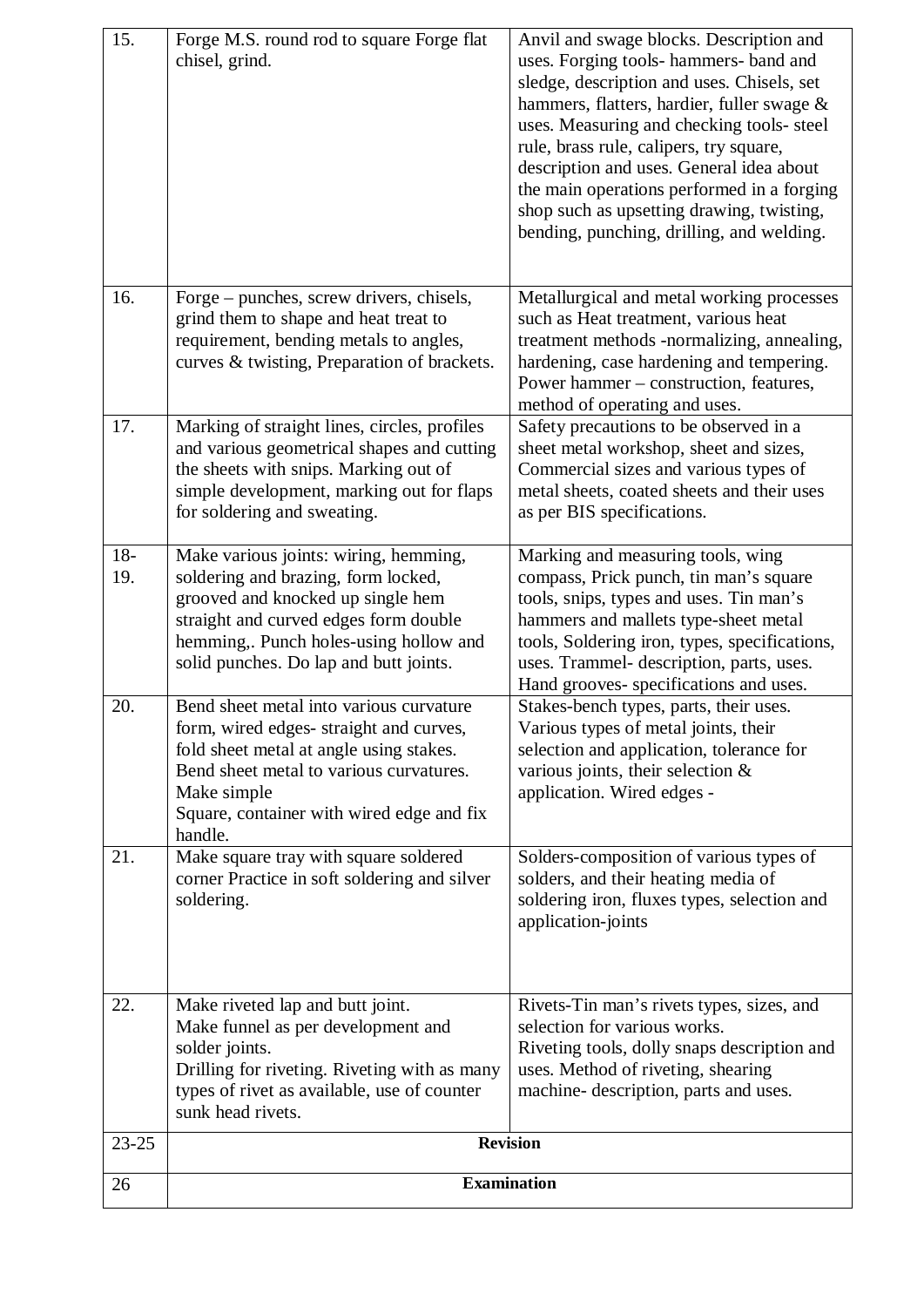# **SYLLABUS FOR THE TRADE OF FITTER Second Semester (Semester Code no. FTR - 02) Duration : Six Month**

| Week<br>No.    | <b>Trade Practical</b>                                                                                                                         | <b>Trade Theory</b>                                                                                                                                                                                                                                                                                                                                                                                                                         |
|----------------|------------------------------------------------------------------------------------------------------------------------------------------------|---------------------------------------------------------------------------------------------------------------------------------------------------------------------------------------------------------------------------------------------------------------------------------------------------------------------------------------------------------------------------------------------------------------------------------------------|
| $\mathbf{1}$   | Welding - Striking and maintaining arc,<br>laying Straight-line bead.                                                                          | Safety-importance of safety and general<br>precautions observed in a welding shop.<br>Precautions in electric and gas welding.<br>(Before, during, after) Introduction to safety<br>equipment and their uses. Machines and<br>accessories, welding transformer, welding<br>generators,                                                                                                                                                      |
| $\overline{2}$ | Making square, butt joint and 'T' fillet<br>joint-gas and arc. Do setting up of flames,<br>fusion runs with and without filler rod, and<br>gas | Hand tools: Hammers, welding description,<br>types and uses, description, principle, method<br>of operating, carbon dioxide welding. H.P.<br>welding equipment: description, principle,<br>method of operating L.P. welding equipment:<br>description, principle, method of operating.<br>Types of Joints-Butt and fillet as per BIS SP:<br>46-1988 specifications. Gases and gas cylinder<br>description, kinds, main difference and uses. |
| 3              | Make butt weld and corner, fillet in arc<br>welding                                                                                            | Setting up parameters for arc welding<br>machines-selection of Welding electrodes                                                                                                                                                                                                                                                                                                                                                           |
| $\overline{4}$ | Gas cutting of MS plates                                                                                                                       | Oxygen acetylene cutting-machine description,<br>parts, uses, method of handling, cutting torch-<br>description, parts, function and uses.                                                                                                                                                                                                                                                                                                  |
| 5              | Mark off and drill through holes, drill on<br>M.S. flat, file radius and profile to suit<br>gauge.                                             | Drill- material, types, (Taper shank, straight<br>shank) parts and sizes. Drill angle-cutting angle<br>for different materials, cutting speed feed.<br>R.P.M. for different materials. Drill holding<br>devices- material, construction and their uses.                                                                                                                                                                                     |
| 6              | Counter sink, counter bore and ream split                                                                                                      | Counter sink, counter bore and spot facing-tools                                                                                                                                                                                                                                                                                                                                                                                            |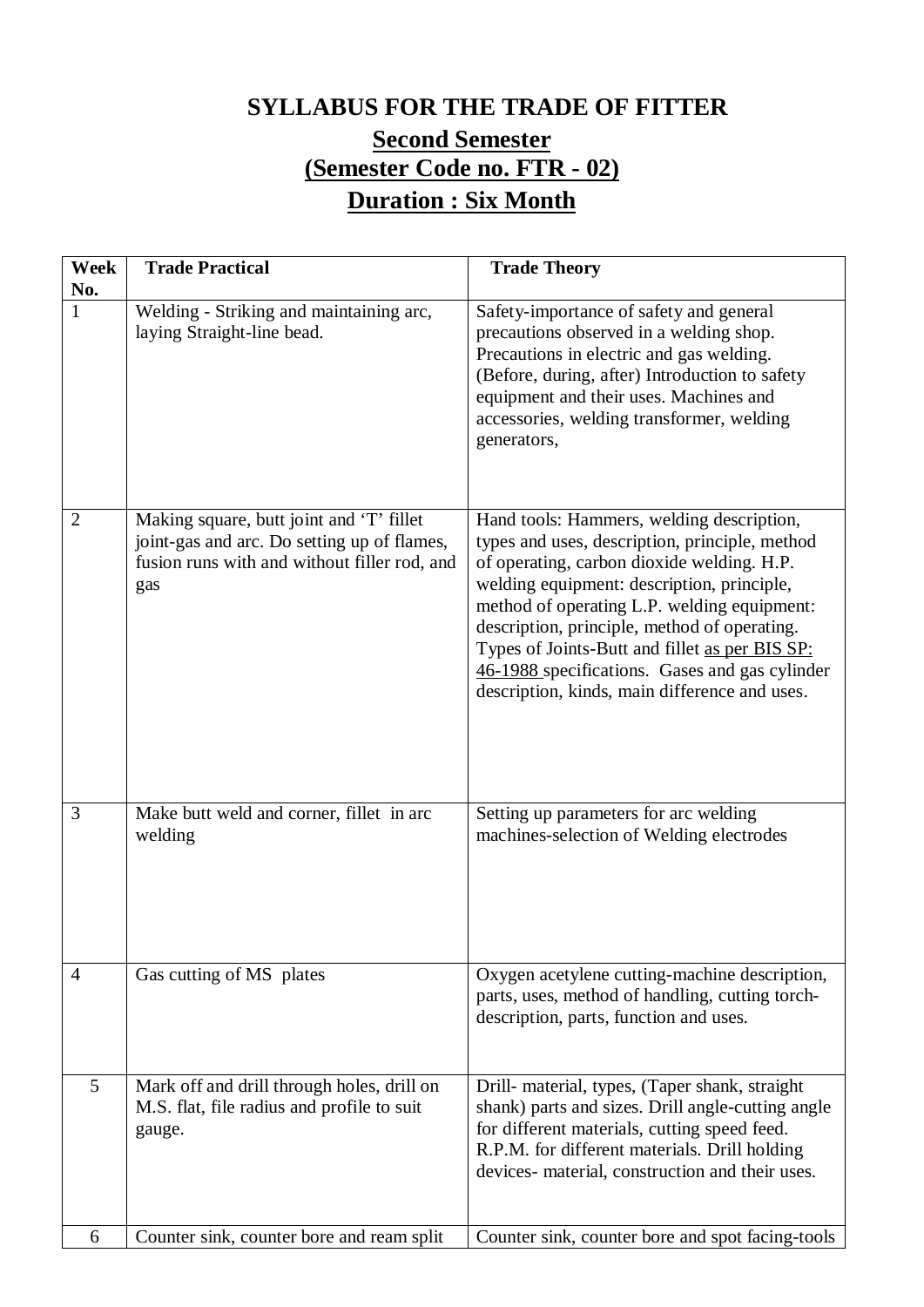|                | fit (three piece fitting). Form internal<br>threads with taps to standard size (through<br>holes and blind holes) – Drill through hole<br>and tap drill blind hole and tap, prepare<br>studs and bolt. | and nomenclature, Reamer- material, types<br>(Hand and machine reamer), kinds, parts and<br>their uses, determining hole size (or reaming),<br>Reaming procedure. Screw threads:<br>terminology, parts, types and their uses. Screw<br>pitch gauge: material parts and uses. Taps<br>British standard (B.S.W., B.S.F., B.A. &<br>B.S.P.) and metric /BIS (course and fine)<br>material, parts (shank body, flute, cutting edge).<br>Tap wrench: material, parts, types (solid $&$<br>adjustable types) and their uses removal of<br>broken tap, studs (tap stud extractor). |
|----------------|--------------------------------------------------------------------------------------------------------------------------------------------------------------------------------------------------------|-----------------------------------------------------------------------------------------------------------------------------------------------------------------------------------------------------------------------------------------------------------------------------------------------------------------------------------------------------------------------------------------------------------------------------------------------------------------------------------------------------------------------------------------------------------------------------|
| $\overline{7}$ | Form external threads with dies to standard<br>size. Prepare nuts and match with bolts.                                                                                                                | Dies: British standard, metric and BIS standard,<br>material, parts, types, Method of using dies. Die<br>stock: material, parts and uses.                                                                                                                                                                                                                                                                                                                                                                                                                                   |
| 8              | Step fit, angular fit, file and make angle,<br>surfaces (Bevel gauge accuracy 1 degree)<br>make simple open and sliding fits.                                                                          | Drill troubles: causes and remedy. Equality of<br>lips, correct clearance, dead centre, length of<br>lips. Drill kinds: Fraction, metric, letters and<br>numbers, grinding of drill.                                                                                                                                                                                                                                                                                                                                                                                        |
| 9              | Enlarge hole and increase internal dia. File<br>cylindrical surfaces. Make open fitting of<br>curved profiles.                                                                                         | Grinding wheel: Abrasive, grade structures,<br>bond, specification, use, mounting and dressing.<br>Bench grinder parts and use-radius gauge, fillet<br>gauge, material, construction, parts function and<br>metric, different dimensions, convex and<br>concave uses care and maintenance.                                                                                                                                                                                                                                                                                  |
| 10             | Make the circles by binding previously<br>drilled hole. Test angular match up.                                                                                                                         | Radius gauge, feeler gauge, hole gauge, and<br>their uses.                                                                                                                                                                                                                                                                                                                                                                                                                                                                                                                  |
| 11             | Inside square fit, make combined open and<br>sliding fit, straight sides 'T' fit.                                                                                                                      | Interchangeability: Necessity in Engg, field<br>definition, BIS. Definition, types of limit,<br>terminology of limits and fits-basic size, actual<br>size, deviation, high and low limit, zero line,<br>tolerance zone Different standard systems of<br>fits and limits. British standard system, BIS<br>system                                                                                                                                                                                                                                                             |
| 12             | File fit-combined, open angular and<br>sliding sides. File internal angles 30<br>minutes accuracy open, angular fit.                                                                                   | Method of expressing tolerance as per BIS<br>Fits: Definition, types description of each with<br>sketch . Vernier height gauge : material<br>construction, parts, graduations (English &<br>Metric) uses, care and maintenance, Pig Iron:<br>manufacturing process (by using)Blast furnace<br>types, of pig Iron, properties and uses.                                                                                                                                                                                                                                      |
| 13             | Make sliding fit with angles other than 90°.<br>sliding fit with an angle.                                                                                                                             | Cast Iron: manufacturing process by using<br>(cupola furnace) types, properties and uses.<br>Wrought iron-: manufacturing process<br>(Fuddling and Astor process) properties and<br>uses.<br>Steel: manufacturing process plain carbon<br>steels, types, properties and uses.                                                                                                                                                                                                                                                                                               |
| 14             | Make simple bracket by bending and<br>twisting of non-ferrous metal. Drill small<br>holes (2mm) Drill holes on sheet metal,<br>bend short for round bracket.                                           | Non-ferrous metals (copper, aluminum, tin,<br>lead, zinc) properties and uses.                                                                                                                                                                                                                                                                                                                                                                                                                                                                                              |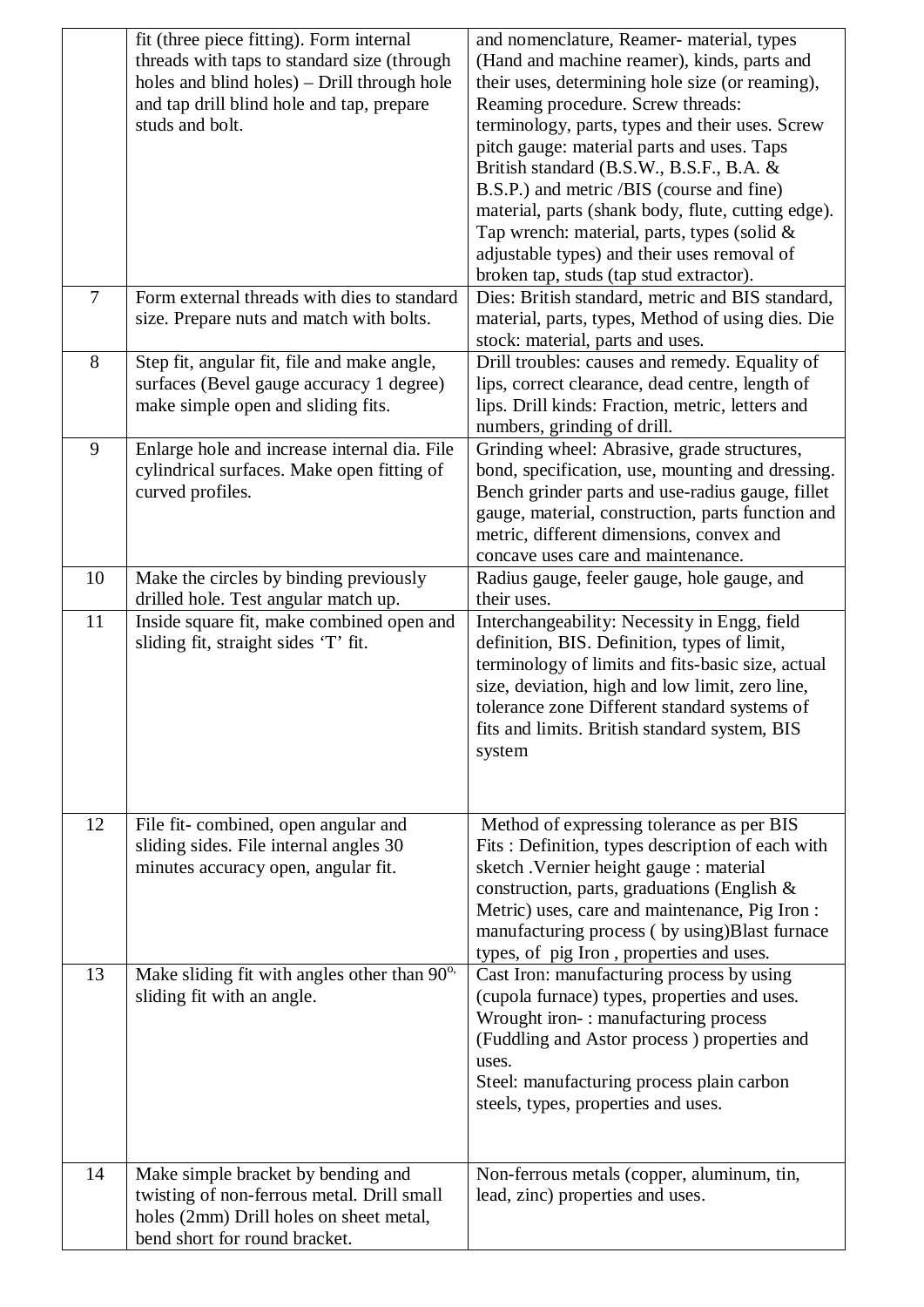| 15              | Counter sink, counter bore and ream split                                         | Counter sink, counter bore and spot facing-tools    |
|-----------------|-----------------------------------------------------------------------------------|-----------------------------------------------------|
|                 | fit (three piece fitting).                                                        | and nomenclature, Reamer- material, types           |
|                 |                                                                                   | (Hand and machine reamer), kinds, parts and         |
|                 |                                                                                   | their uses, determining hole size (or reaming),     |
|                 |                                                                                   | Reaming procedure.                                  |
| 16              | Scrap on flat surfaces, scrap on curved                                           | Simple scraper- cir., flat, half round, triangular  |
|                 | surfaces and scrap surface parallels and                                          | and hook scraper and their uses. Blue matching      |
|                 | test. Make & assemble, sliding flats, plain                                       | of scraped surfaces (flat and curved bearing        |
|                 | surfaces. Check for blue math of bearing                                          | surfaces)                                           |
|                 | surfaces- both flat and curved surfaces by                                        |                                                     |
|                 | witworth method.                                                                  |                                                     |
| 17              | File and fit combined radius and angular                                          | Vernier micrometer, material, parts, graduation,    |
|                 | surface (accuracy $\pm$ 0.5 mm), angular and                                      | use, care and maintenance. Calibration of           |
|                 | radius fit. Locate accurate holes. Make                                           | measuring instruments                               |
|                 | accurate hole for stud fit.                                                       | Introduction to mechanical fasteners and its        |
|                 | Fasten mechanical components / sub<br>assemblies together using screws, bolts and | uses.<br>Screw thread micrometer: Construction,     |
|                 | collars using hand tools.                                                         | graduation and use.                                 |
|                 |                                                                                   |                                                     |
|                 |                                                                                   |                                                     |
| 18              | Cutting threads using dies. Make sliding                                          | Dial test indicator, construction, parts, material, |
|                 | fits assembly with parallel and angular                                           | graduation, Method of use,. Care and                |
|                 | mating surface. $(\pm 0.04 \text{ mm})$                                           | maintenance. Digital dial indicator.                |
|                 |                                                                                   | Comparators-measurement of quality in the           |
|                 |                                                                                   | cylinder bores.                                     |
| 19 &            | Simple repair work, simple assembly of                                            | Preventive maintenance-objective and function       |
| 20              | machine parts from blue prints. Rectify                                           | of P.M., section inspection. Visual and detailed,   |
|                 | possible assembly faults during assembly.                                         | lubrication survey, system of symbol and colour     |
|                 |                                                                                   | coding. Revision, simple estimation of              |
|                 |                                                                                   | materials, use of handbooks and reference table.    |
|                 |                                                                                   | Possible causes for assembly failures and           |
|                 |                                                                                   | remedies.                                           |
|                 |                                                                                   |                                                     |
| 21              | Assemble simple fitting using dowel pins                                          | Assembling techniques such as aligning,             |
|                 | and tap screw assembly using torque                                               | bending, fixing, mechanical jointing, threaded      |
|                 | wrench.                                                                           | jointing, sealing, and torquing. Dowel pins:        |
|                 |                                                                                   | material, construction, types, accuracy and uses.   |
| $22 - 23$       |                                                                                   | Implant training / Project work (work in a team)    |
| $24 - 25$<br>26 | <b>Revision</b><br><b>Examination</b>                                             |                                                     |
|                 |                                                                                   |                                                     |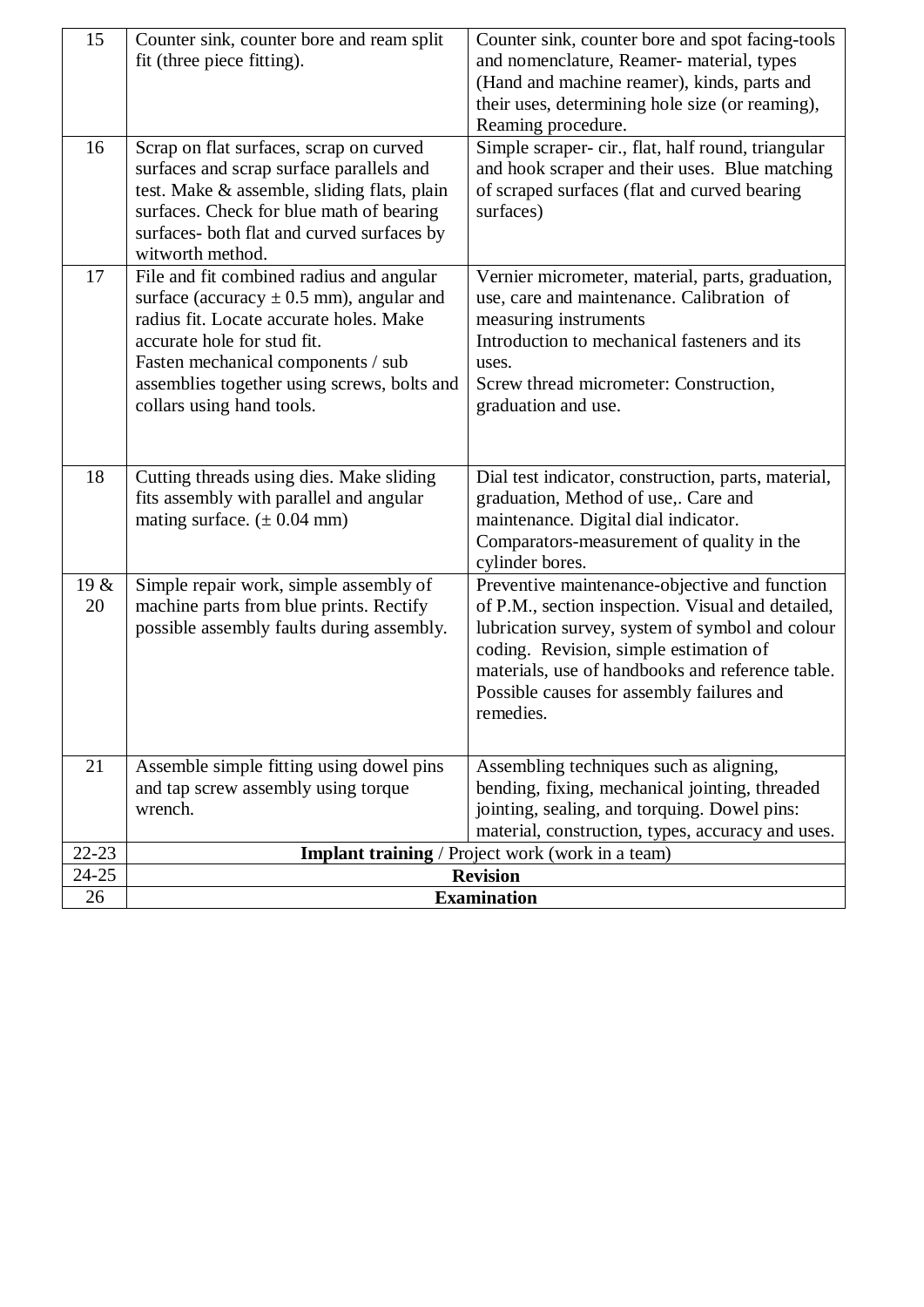### **SYLLABUS FOR THE TRADE OF FITTER**

### **Third Semester (Semester Code no. FTR - 03) Duration: Six Month**

| Week<br>No. | <b>Trade Practical</b>                                                                                                                                                                                                                                                       | <b>Trade Theory</b>                                                                                                                                                                                                                                                                                                                                                                                                                                              |
|-------------|------------------------------------------------------------------------------------------------------------------------------------------------------------------------------------------------------------------------------------------------------------------------------|------------------------------------------------------------------------------------------------------------------------------------------------------------------------------------------------------------------------------------------------------------------------------------------------------------------------------------------------------------------------------------------------------------------------------------------------------------------|
| 01          | True job on four jaw chuck using knife tool,<br>face both the ends for holding between<br>centers, Using roughing tool parallel turn $\pm$ 0.1<br>mm. Measure the diameter using outside<br>caliper and steel rule.                                                          | Safely precautions to be observed<br>while working on a lathe, Lathe<br>specifications, and constructional<br>features. Lathe main parts<br>descriptions- bed, head stock,<br>carriage, tail stock, feeding and<br>thread cutting mechanisms.<br>Holding of job between centers,<br>works with catch plate, dog,<br>simple description of a facing and<br>roughing tool and their<br>applications.                                                               |
| 02          | Lathe operations- the facing, parting and form<br>tools, plain turn, step turn, holding job in three<br>jaw chuck- deburr, chamfer-corner, round, the<br>ends, Shoulder turn: square, filleted, beveled<br>undercut shoulder, turning-filleted under cut,<br>square beveled. | Lathe cutting tools- Brief study of<br>the nomenclature of Lathe cutting<br>tools and necessity of correct<br>grinding, solid and tipped, throw<br>away type tools, cutting speed and<br>feed and comparison for H.S.S.,<br>carbide tools. Use of coolants and<br>lubricants.                                                                                                                                                                                    |
| 03          | Cut grooves- square, round 'V' groove, Make<br>a mandrel-turn diameter to sizes. Knurl the<br>job.                                                                                                                                                                           | Chucks and chucking the<br>independent four-jaw chuck.<br>Reversible features of jaws, the<br>back plate, Method of clearing the<br>thread of the chuck-mounting and<br>dismounting, chucks, chucking<br>true, face plate, drilling - method<br>of holding drills in the tail stock,<br>Boring tools and enlargement of<br>holes                                                                                                                                 |
| 04          | Bore holes –spot face, pilot drill, enlarge hole,<br>using boring tools, make a bush step bore-cut<br>recess, turn hole diameter to sizes.<br>Turn taper (internal and external). Turn taper<br>pins. Turn standard tapers to suit with gauge.                               | General turning operations-<br>parallel or straight, turning.<br>Stepped turning, grooving, and<br>shape of tools for the above<br>operations. Appropriate method<br>of holding the tool on tool post or<br>tool rest, Knurling: - tools<br>description, grade, uses, speed<br>and feed, coolant for knurling,<br>speed, feed calculation.<br>Taper – definition, use and<br>method of expressing tapers.<br>Standard tapers-taper,<br>calculations morse taper. |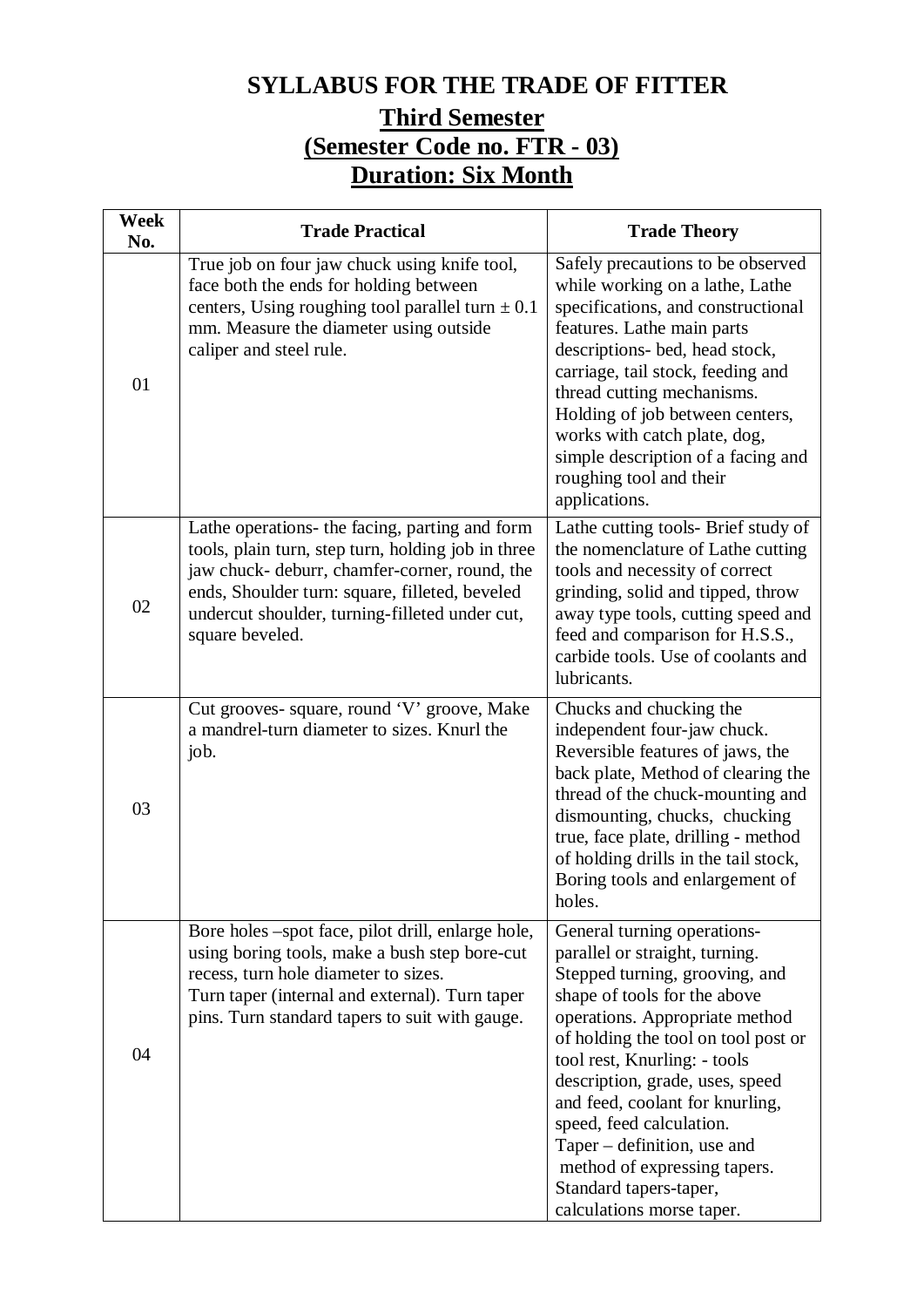|    | Threading practice by using cut threads using     | Screw thread definition – uses                         |
|----|---------------------------------------------------|--------------------------------------------------------|
|    | taps, dies on lathe by                            | and application. Terminology of                        |
|    | hand, 'V' thread – external. Prepare a nut and    | screw threads, square, worm,                           |
|    | match with the bolt.                              | buttress, acme (non standard-                          |
|    |                                                   | screw threads), Principle of cutting                   |
|    |                                                   | screw thread in centre lathe -                         |
| 05 |                                                   | principle of                                           |
|    |                                                   | chasing the screw thread – use of                      |
|    |                                                   | centre gauge, setting tool for                         |
|    |                                                   | cutting internal and external                          |
|    |                                                   | threads, use of screw pitch gauge                      |
|    |                                                   | for checking the screw thread.                         |
|    | Assembly sliding for using keys and dowel pin     | Screws: material, different types                      |
|    | and screw, $\pm$ 0.02 mm accuracy on plain        | (inch & metric), uses                                  |
| 06 | surface. Testing of sliding fitting job, scrap on | Testing scraped surfaces: ordinary                     |
|    | two flat surfaces and curved surfaces.            | surfaces without a master plate.                       |
|    |                                                   |                                                        |
|    | File $&$ fit angular mating surface plain within  | Special files: types (pillar, Dread                    |
|    | an accuracy of $\pm$ 0.02 mm & angular 15         | naught, Barrow, warding)                               |
| 07 | minutes angular fitting.                          | description.                                           |
|    |                                                   |                                                        |
|    | Drill through and blind holes at an angle,        | System of drill size, Fractional                       |
|    | using swivel table of drilling machine,           | size: number, letter and metric.                       |
|    | Precision drilling, reaming and tapping. Test-    | Templates and gauges-                                  |
| 08 | Job                                               | Introduction, necessity, types.                        |
|    |                                                   | Limit gauge: Ring gauge, snap                          |
|    |                                                   | gauge, plug gauge, description                         |
|    |                                                   | and uses.                                              |
|    |                                                   |                                                        |
|    | Dovetailed fitting, radius fitting.               | Description and uses of gauge-                         |
| 09 |                                                   | types (feeler, screw, pitch, radius,                   |
|    |                                                   | wire gauge),                                           |
|    | File and fit, combined fit with straight, angular | Slip gauge: Necessity of using,                        |
|    | surface with $\pm$ 0.02 mm accuracy, hexagonal    | classification & accuracy, set of                      |
|    | fitting. Check adherence to specification and     | blocks (English and Metric).                           |
|    | quality standards using equipments like           | Details of slip gauge. Metric sets                     |
|    | Vernier calipers, micrometers etc.,               | 46: 103: 112. Wringing and                             |
|    |                                                   | building up of slip gauge and care                     |
| 10 |                                                   | and maintenance. Application of                        |
|    |                                                   | slip gauges for measuring, Sine                        |
|    |                                                   | bar-Principle, application $&$                         |
|    |                                                   | specification. Procedure to check                      |
|    |                                                   | adherence to specification and                         |
|    |                                                   | quality standards.                                     |
|    | Drilling and reaming, small dia. holes to         | Locking device: Nuts-types (lock                       |
|    | accuracy correct location for fitting Make        | nut castle nut, slotted nuts, swam                     |
| 11 | male and female fitting parts, drill and ream     | nut, grooved nut) Description and                      |
|    | holes not less than 12.7 mm.                      | use.                                                   |
|    | Sliding fitting, Diamond fitting, Lapping flat    | Lapping: Application of lapping,                       |
|    | surfaces using lapping plate.                     | material for lapping tools, lapping                    |
|    |                                                   | abrasives, charging of lapping                         |
|    |                                                   | tool. Surface finish importance,                       |
| 12 |                                                   | equipment for testing-terms                            |
|    |                                                   | relation to surface finish.                            |
|    |                                                   | Equipment for tasting surfaces                         |
|    |                                                   | quality – dimensional tolerances<br>of surface finish. |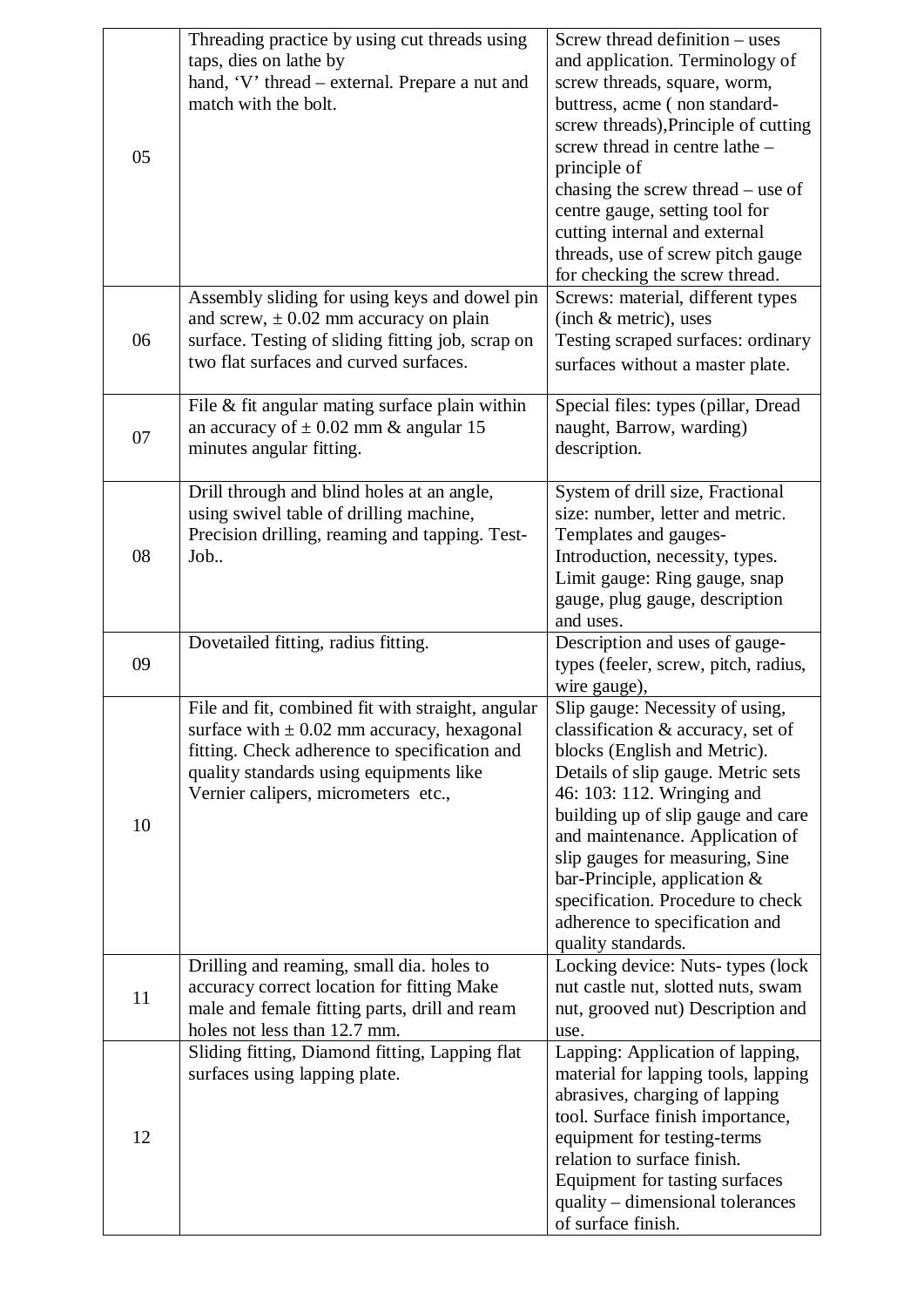| 13        | Stepped keyed fitting-test job.<br>Lapping holes and cylindrical<br>surfaces.                                                                                    | Honing: Application of honing, material for<br>honing, tools shapes, grades, honing<br>abrasives. Frosting- its aim and the methods<br>of performance.                                  |  |
|-----------|------------------------------------------------------------------------------------------------------------------------------------------------------------------|-----------------------------------------------------------------------------------------------------------------------------------------------------------------------------------------|--|
| 14        | Making a snap gauge for checking a<br>dia of $10 \pm 0.02$ mm.                                                                                                   | . Manufacture: The name and types of<br>gauge commonly used in gauging finished<br>product-Method of selective assembly 'Go'<br>system of gauges, hole plug basis of<br>standardization |  |
| 15        | Scrape angular mating surface, scrape<br>on internal surface.                                                                                                    | Bearing-Introduction, classification (Journal<br>and Thrust), Description of each, ball<br>bearing: Single row, double row,<br>description of each, and advantages of<br>double row.    |  |
| 16        | Practice in dovetail fitting assembly<br>and dowel pins and cap screws<br>assembly.<br>Industrial visit.                                                         | Roller and needle bearings: Types of roller<br>bearing. Description & use of each<br><b>Industrial visit.</b>                                                                           |  |
| 17        | Preparation of gap gauges.                                                                                                                                       | Synthetic materials for bearing: The plastic<br>laminate materials, their properties and uses<br>in bearings such as phenolic, teflon<br>polyamide (nylon).                             |  |
| 18        | Dovetail and Dowel pin assembly,<br>scraps cylindrical bore.                                                                                                     | Method of fitting ball and roller bearings                                                                                                                                              |  |
| 19        | Scrapping cylindrical bore and to<br>make a fit-make a cotter jib<br>assembly.                                                                                   | Bearing metals - types, composition and<br>uses, lubricants purpose of using different<br>types, description and uses of each type                                                      |  |
| 20        | Scrapping cylindrical taper bore,<br>check taper angle with sine bar,<br>check in per angle (flat) with sine<br>bar.                                             | Hardening and tempering, purpose of each<br>method, tempering colour chart.                                                                                                             |  |
| 21        | Preparation of centre, squares, drills<br>gauges.<br>File and fit straight and angular<br>surfaces internally Identify different<br>ferrous metals by spark test | Annealing and normalising, purpose of each<br>method.                                                                                                                                   |  |
| $22 - 23$ | <b>Implant training / Project work</b>                                                                                                                           |                                                                                                                                                                                         |  |
| $24 - 25$ | (work in a team)                                                                                                                                                 | <b>Revision</b>                                                                                                                                                                         |  |
| 26        | <b>Examination</b>                                                                                                                                               |                                                                                                                                                                                         |  |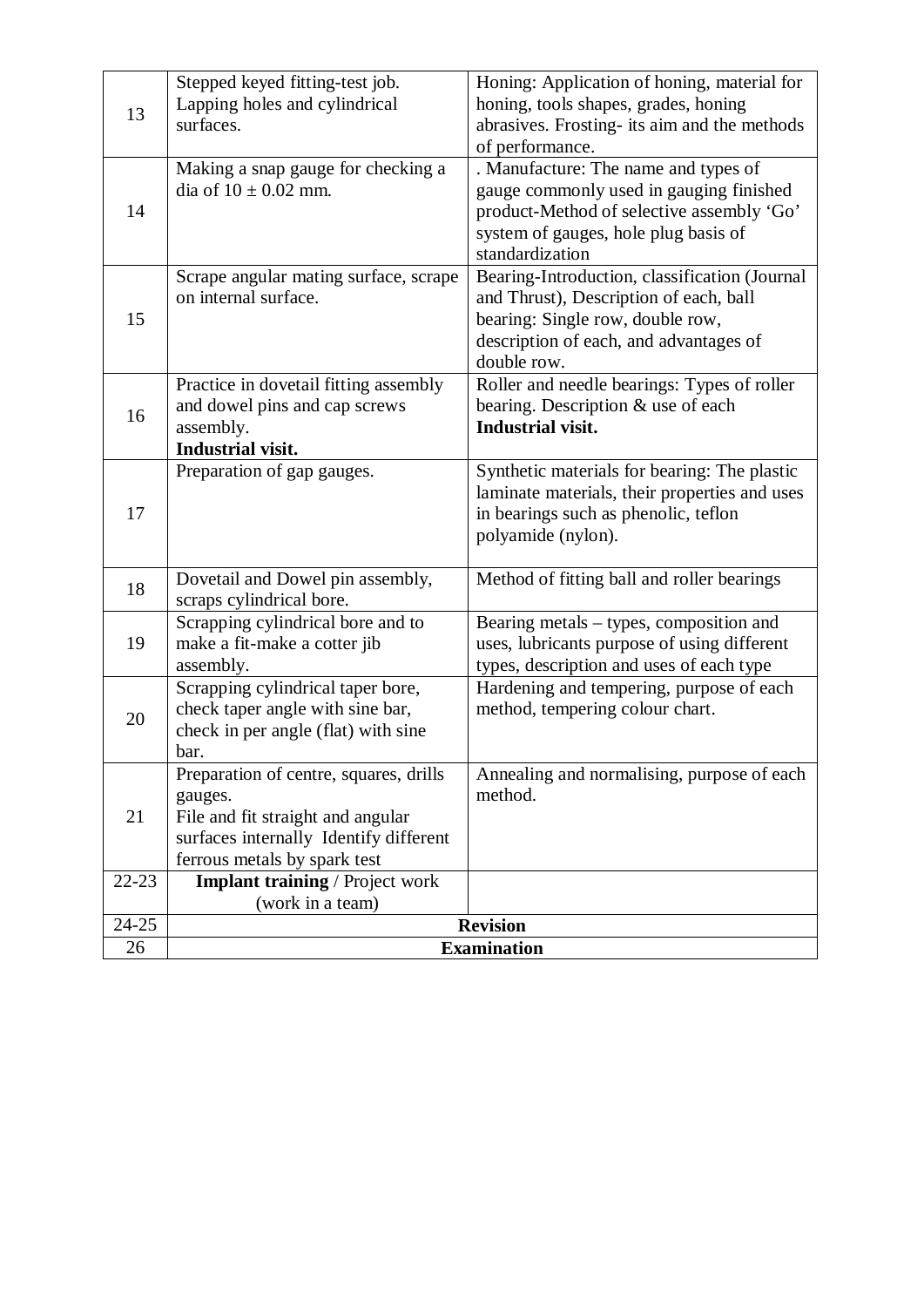### **SYLLABUS FOR THE TRADE OF FITTER**

### **Fourth Semester (Semester Code no. FTR - 04) Duration : Six Month**

| <b>Week</b> | <b>Trade Practical</b>                                                       | <b>Trade Theory</b>                                                                         |
|-------------|------------------------------------------------------------------------------|---------------------------------------------------------------------------------------------|
| No.<br>01.  | 'H' fitting-                                                                 | Case hardening and carburising and its                                                      |
|             |                                                                              | methods, process of carburising (solid, liquid                                              |
|             |                                                                              | and gas).                                                                                   |
| 02.         | Exercises on lapping of gauges (hand                                         | Solder and soldering: Introduction-types of                                                 |
|             | lapping only)                                                                | solder and flux. Method of soldering, Hard                                                  |
|             | Hand reams and fit taper pin, drilling                                       | solder-Introduction, types and method of                                                    |
|             | and reaming holes in correct location,                                       | brazing.                                                                                    |
|             | fitting dowel pins, stud, and bolts.                                         | Production of gauges, templates and jigs. The                                               |
|             |                                                                              | objective of importance for preparing<br>interchangeable components.                        |
|             |                                                                              |                                                                                             |
|             |                                                                              |                                                                                             |
| 03.         | Simple jigs and fixtures for drilling.                                       | Drilling jig-constructional features, types and                                             |
|             | Prepare a 'V' block and a clamp.                                             | uses. Fixtures-Constructional features, types                                               |
|             | Marking out as per Blue print,                                               | and uses.                                                                                   |
|             | drilling, straight and curve filing.                                         |                                                                                             |
|             | Threading with die, cutting slot, and<br>cutting internal threads with taps, |                                                                                             |
|             | making an adjustable spanner.                                                |                                                                                             |
| 04.         | Flaring of pipes and pipe joints,                                            | Pipes and pipe fitting-commonly used pipes.                                                 |
|             | Cutting & Threading of pipe length.                                          | Pipe schedule and standard sizes. Pipe bending                                              |
|             | Fitting of pipes as per sketch.                                              | methods. Use of bending fixture, pipe threads-                                              |
|             | Conditions used for pipe work to be                                          | Std. Pipe threads Die and Tap, pipe vices.                                                  |
|             | followed. Bending of pipes- cold and                                         |                                                                                             |
|             | hot.                                                                         |                                                                                             |
| 05.         | Practice-dismantling & assembling -                                          | Standard pipefitting-. Methods of fitting or                                                |
|             | globe valves sluice valves, stop                                             | replacing the above fitting, repairs and erection                                           |
|             | cocks, seat valves and non-return<br>valve, fitting of pipes and testing for | on rainwater drainage pipes and house hold taps<br>and pipe work. Use of tools such as pipe |
|             | leakage.                                                                     | cutters, pipe wrenches, pipe dies, and tap, pipe                                            |
|             |                                                                              | bending machine etc.                                                                        |
| 06.         | Practice in handling Fire                                                    | Fire precautions-causes and types of fires,                                                 |
|             | extinguishers of different types,                                            | precautions against out break of fire. Fire                                                 |
| 07.         | refilling of extinguishers.<br>Marking detail includes male &                | Extinguishers-types and use.<br>Working material with finished surface as                   |
|             | female screw cutting, male and                                               | aluminium, duralumin, stainless steel, the                                                  |
|             | female fitting parts. Making and                                             | importance of keeping the work free from rust                                               |
|             | tempering springs.                                                           | and corrosion. The various coatings used to                                                 |
|             |                                                                              | protect metals, protection coat by heat and                                                 |
|             |                                                                              | electrical deposit treatments.                                                              |
|             |                                                                              | Treatments and provide a pleasing finish as                                                 |
|             |                                                                              | chromium silver plating and nickel plating, and                                             |
| 08.         | Exercises on finished material as                                            | galvanising.<br>Aluminium and its alloys. Uses, advantages and                              |
|             | aluminium and stainless steel,                                               | disadvantages, weight and strength as compared                                              |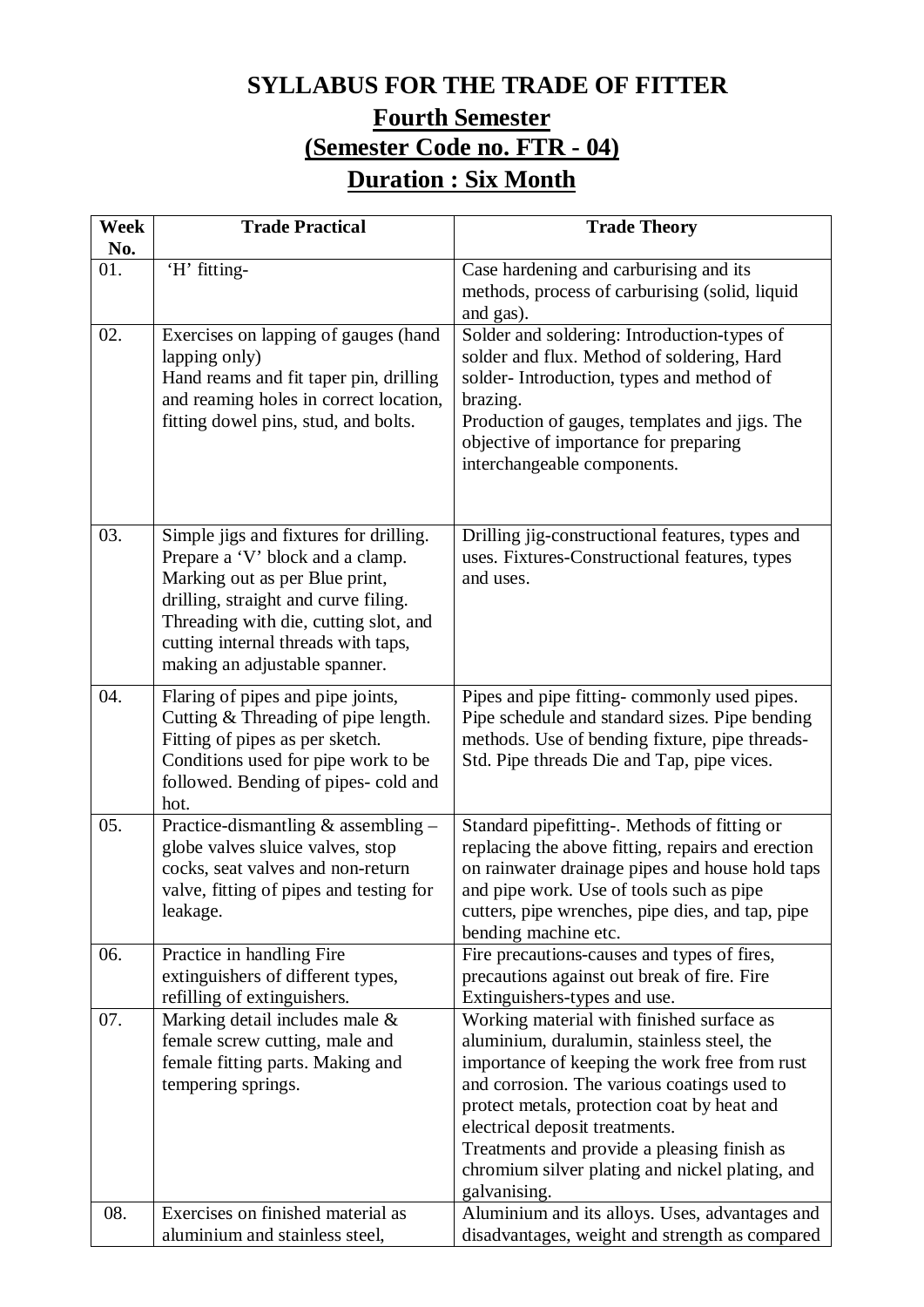|     | marking out, cutting to size, drilling                                                                                                                                                                                                                        | with steel.                                                                                                                                                                                                                                                                                                                                                                                                      |
|-----|---------------------------------------------------------------------------------------------------------------------------------------------------------------------------------------------------------------------------------------------------------------|------------------------------------------------------------------------------------------------------------------------------------------------------------------------------------------------------------------------------------------------------------------------------------------------------------------------------------------------------------------------------------------------------------------|
|     | etc. without damage to surface of                                                                                                                                                                                                                             |                                                                                                                                                                                                                                                                                                                                                                                                                  |
|     | finished articles.                                                                                                                                                                                                                                            |                                                                                                                                                                                                                                                                                                                                                                                                                  |
| 09. | Marking out for angular outlines,<br>filing and fitting the inserts into gaps.<br>Making a simple drilling jig, Marking<br>out, filing to line, drilling and tapping<br>brass and copper jobs.                                                                | Tapers on keys and cotters permissible by<br>various standards. Discuss non-ferrous metals<br>as brass, phosphor bronze, gunmetal, copper,<br>aluminium etc. Their composition and purposes<br>where and why used, advantages for specific<br>purposes, surface wearing properties of bronze<br>and brass.                                                                                                       |
| 10. | Complete exercises covering the<br>assembly of parts working to detail<br>and arrangement - Drawings,<br>Dismantling and mounting of pulleys.<br>Making replacing damaged keys.<br>Repairing damaged gears and<br>mounting. Repair & replacement of<br>belts. | Power transmission elements. The object of<br>belts, their sizes and specifications, materials of<br>which the belts are made, selection of the type<br>of belts with the consideration of weather, load<br>and tension methods of joining leather belts.<br>Vee belts and their advantages and<br>disadvantages, Use of commercial belts,<br>dressing and resin creep and slipping,<br>calculation.             |
| 11. | Complete exercises covering the<br>assembly of parts working to details<br>and arrangements as per drawings.<br>Dismantling and mounting of pulleys.<br>Making, replacing damaged keys.<br>Repairing damaged gears and<br>mounting them on shafts.            | Power transmissions, coupling types-flange<br>coupling,-Hooks coupling-universal coupling<br>and their different uses.                                                                                                                                                                                                                                                                                           |
| 12. | More difficult work in marking out<br>including tangents, templates<br>involving use of vernier protractor.                                                                                                                                                   | Pulleys-types-solid, split and 'V' belt pulleys,<br>standard calculation for determining size<br>crowning of faces-loose and fast pulleys-jockey<br>pulley. Types of drives-open and cross belt<br>drives. The geometrical explanation of the belt<br>drivers at an angle.                                                                                                                                       |
| 13. | Fitting of dovetail slides.                                                                                                                                                                                                                                   | Power transmission -by gears, most common<br>form spur gear, set names of some essential<br>parts of the set-The pitch circles, Diametral<br>pitch, velocity ratio of a gear set, Helical gear,<br>herring bone gears, bevel gearing, spiral bevel<br>gearing, hypoid gearing, pinion and rack, worm<br>gearing, velocity ration of worm gearing.<br>Repair to gear teeth by building up and dovetail<br>method. |
| 14. | Male and female dovetail fitting<br>repairs to geared teeth. Repair of<br>broken gear tooth by stud. Repair<br>broker gear teeth by dovetail.                                                                                                                 | Method or fixing geared wheels for various<br>purpose drives. General cause of the wear and<br>tear of the toothed wheels and their remedies,<br>method of fitting spiral gears, helical gears,<br>bevel gears, worm and worm wheels in relation<br>to required drive. Care and maintenance of<br>gears.                                                                                                         |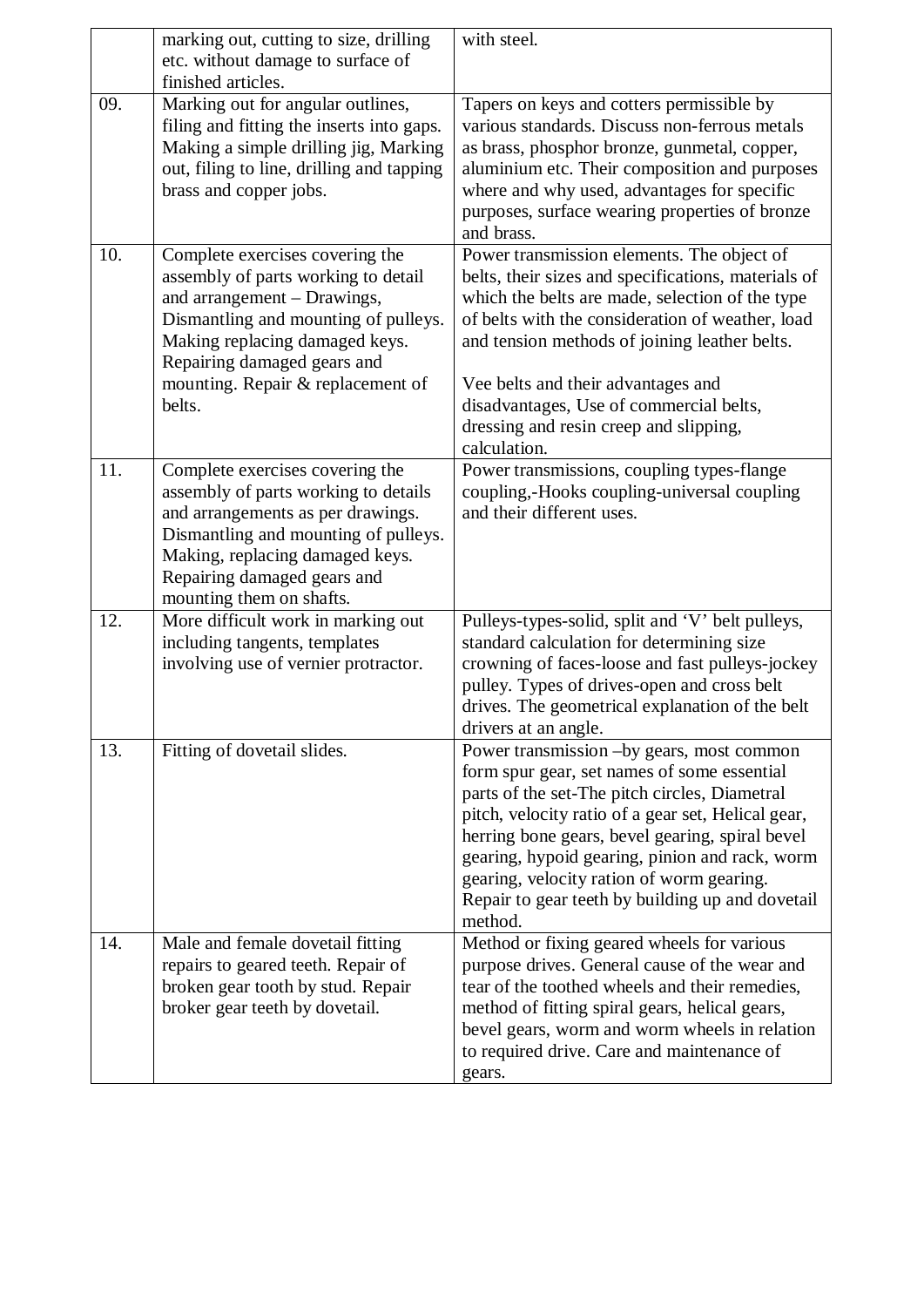| $15 -$    | Marking out on the round sections for                   | Lubrication and lubricants- Method of                                                             |  |
|-----------|---------------------------------------------------------|---------------------------------------------------------------------------------------------------|--|
| 16        | geometrical shaped fittings. Finishing                  | lubrication. A good lubricant, viscosity of the                                                   |  |
|           | and fitting to size, checking up the                    | lubricant, Main property of lubricant. How a                                                      |  |
|           | faces for universality.                                 | film of oil is formed in journal. Bearings,                                                       |  |
|           |                                                         | method of lubrication-gravity feed, force                                                         |  |
|           |                                                         | (pressure) feed, splash lubrication. Cutting                                                      |  |
|           |                                                         | lubricants and coolants: Soluble off soaps, suds-                                                 |  |
|           |                                                         | paraffin, soda water, common lubricating oils                                                     |  |
|           |                                                         | and their commercial names, selection of                                                          |  |
|           |                                                         | lubricants.<br>Chains, wire ropes and clutches for power                                          |  |
|           |                                                         | transmission. Their types and brief description.                                                  |  |
|           |                                                         | Discuss the various rivets shape and form of                                                      |  |
|           |                                                         | heads, riveting tools for drawing up the                                                          |  |
|           |                                                         | importance of correct head size. The spacing of                                                   |  |
|           |                                                         | rivets. Flash riveting, use of correct tools,                                                     |  |
|           |                                                         | compare hot and cold riveting.                                                                    |  |
| 17        | Prepare different types of                              | Importance of Technical English terms used in                                                     |  |
|           | documentation as per industrial need                    | industry –(in simple definition only)Technical                                                    |  |
|           | by different methods of recording                       | forms, process charts, activity logs, in required                                                 |  |
|           | information.                                            | formats of industry, estimation, cycle time,                                                      |  |
|           |                                                         | productivity reports, job cards.                                                                  |  |
| 18        | Inspection of Machine tools.                            | Installation, maintenance and overhaul of                                                         |  |
| &         | Accuracy testing of Machine tools.                      | machinery and engineering equipment and                                                           |  |
| 19        |                                                         | Hydraulics $\&$ pneumatic symbols $\&$ exercise.                                                  |  |
|           |                                                         | Hydraulics pneumatic circuits. Clutch: Type,                                                      |  |
|           |                                                         | positive clutch (straight tooth type, angular                                                     |  |
|           |                                                         | tooth type).                                                                                      |  |
| 20.       | Study of power transmission system<br>in machine tools. | Washers-Types and calculation of washer sizes.                                                    |  |
|           |                                                         | The making of joints and fitting packing. The<br>use of lifting appliances, extractor presses and |  |
|           |                                                         | their use. Practical method of obtaining                                                          |  |
|           |                                                         | mechanical advantage. The slings and handling                                                     |  |
|           |                                                         | of heavy machinery, special precautions in the                                                    |  |
|           |                                                         | removal and replacement of heavy parts.                                                           |  |
| 21.       | Simple repair of machinery, making                      | Foundation bolt: types (rag, Lewis cotter bolt)                                                   |  |
|           | of packing gaskets, use of hollow                       | description of each erection tools, pulley block,                                                 |  |
|           | punches, extractor, drifts, various                     | crow bar, spirit level, Plumb bob, pipe 2 X 4',                                                   |  |
|           | types of hammers and spanners, etc.                     | wire rope, manila rope, wooden block.                                                             |  |
|           | Practicing, making various knots,                       |                                                                                                   |  |
|           | correct loading of slings, correct and                  |                                                                                                   |  |
|           | safe removal of parts. Erect sample<br>machines.        |                                                                                                   |  |
| $22 - 23$ |                                                         | <b>Implant training</b> / Project work (work in a team)                                           |  |
| 24-25     |                                                         | <b>Revision</b>                                                                                   |  |
| 26        | <b>Examination</b>                                      |                                                                                                   |  |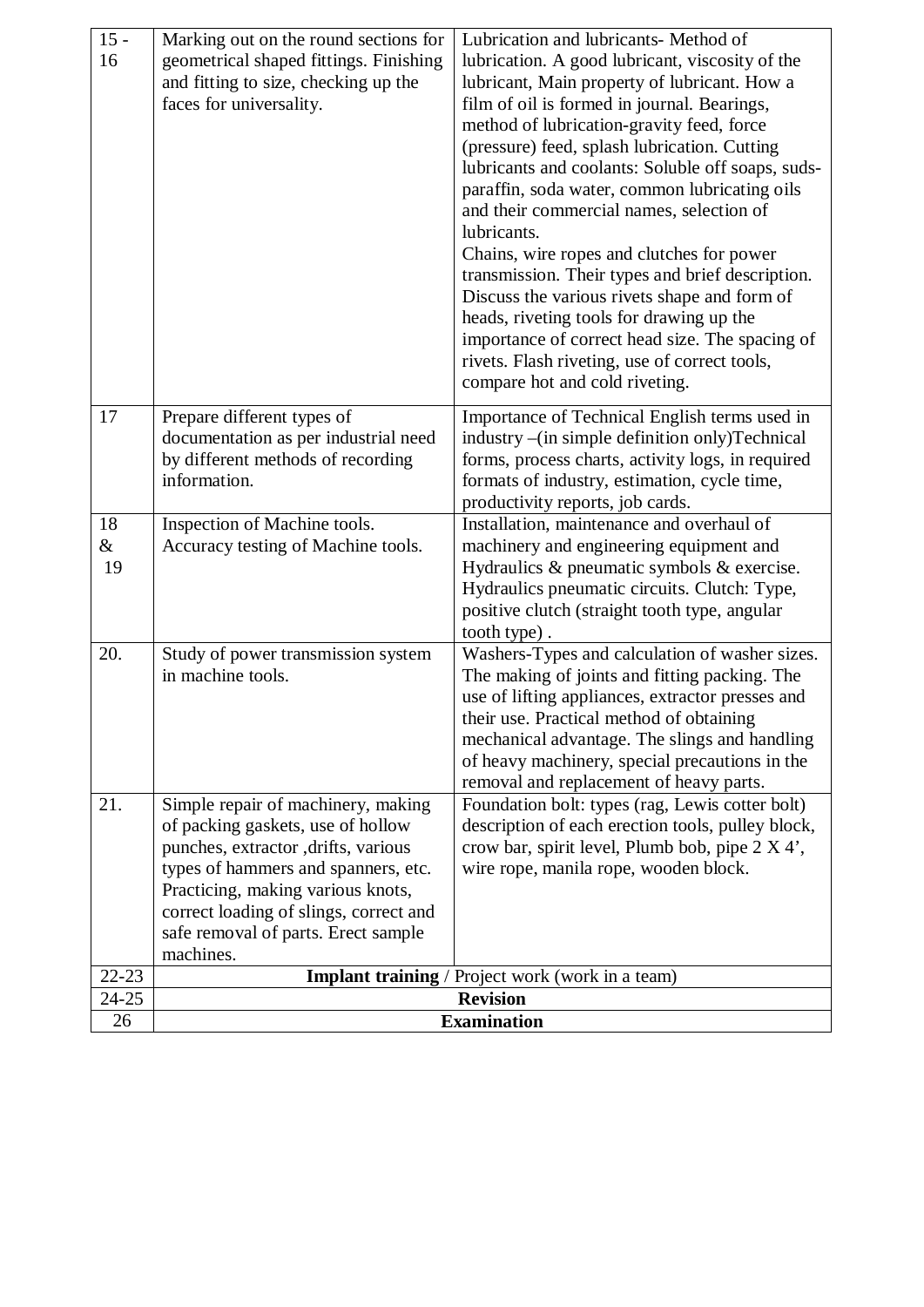# **TRADE: FITTER**

# **LIST OF TOOLS & EQUIPMENTS**

#### **A : TRAINEES TOOL KIT:-**

| Sl.<br>No.     | Name of the items                       | Quantity  |
|----------------|-----------------------------------------|-----------|
| $\mathbf{1}$   | Steel Rule 15 cm with metric graduation | 21 nos.   |
| $\overline{2}$ | Try Square 10 cm blade.                 | $21$ nos. |
| 3              | Caliper inside 15 cm spring.            | $21$ nos. |
| $\overline{4}$ | Caliper 15 cm hermaphrodite             | $21$ nos. |
| 5              | Caliper outside 15 cm spring            | $21$ nos. |
| 6              | Divider 15 cm spring                    | $21$ nos. |
| $\overline{7}$ | Straight Scriber 15 cm.                 | $21$ nos. |
| 8              | Centre Punch 10 cm                      | $21$ nos. |
| 9              | Screw driver 15 cm                      | $21$ nos. |
| 10             | Chisel cold flat 10 cm                  | $21$ nos. |
| 11             | Hammer ball peen 0.45 kg. With handle   | $21$ nos. |
| 12             | Hammer ball peen 0.22 kg. With handle.  | $21$ nos. |
| 13             | File flat 25 cm. second cut             | $21$ nos. |
| 14             | File flat 25 cm. smooth                 | $21$ nos. |
| 15             | File half round second cut 15 cm.       | $21$ nos. |
| 16             | Hacksaw frame fixed 30 cm.              | $21$ nos. |
| 17             | Safety goggles.                         | $21$ nos. |
| 18             | Dot slot punch 10 cm.                   | $21$ nos. |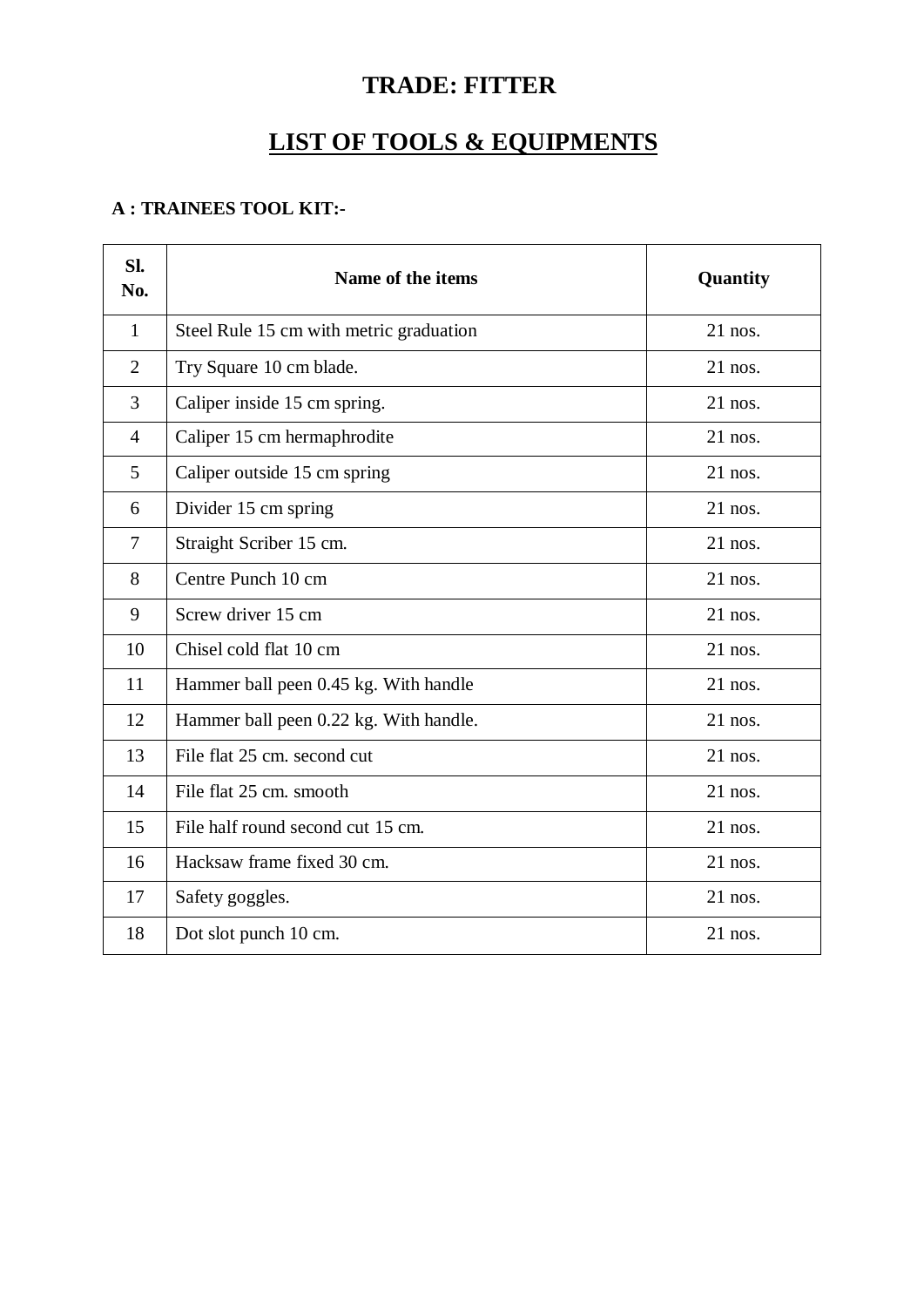#### **Sl.**  Name of the items **Quantity Quantity No.** 19 Steel Rule 30 cm 4 nos.  $20 \quad$  Steel Rule 60 cm. 4 nos. 21 Straight edge 45 cm steel 2 nos. 22 Surface plate  $45 \times 45$  cm CI / Granite. 2 nos. 23 Marking table 91 x 91 x 122 cm. 1 no. 24 Universal scribing block 22 cm. 2 nos.  $25$  V-Block pair 7 cm and 15 cm with clamps 2 nos. 26 Square adjustable 15 cm blade. 2 nos. 27 Angle plate  $10 \times 20$  cm. 28 Spirit Level 15 cm metal 1 no.  $29$  Punch letter 3 mm set. 1 no.  $30$  Punch number set  $3 \text{ mm}$ . 1 no.  $31$  Punch hollow 6 mm to 19 set of 5 2 nos.  $32$  Punch round 3mm x 4 mm set of 2 2 nos. 33 Portable hand drill (Electric) 0 to 6 mm 34 Drill twist straight shank 1.5 to 12 mm by 0.5 mm 1 Set  $\overline{35}$  Drill twist straight shank 8 mm to 15 mm by  $\frac{1}{2}$  mm 36 Taps and dies complete set in box B.A 1 no. 37 Taps and dies complete set in box with-worth. 1 no. 38 Taps and dies complete set in box 3-18 mm set of 10 1 no.  $39$  File warding 15 cm smooth  $4 \text{ nos.}$ 40 File knife edge 15 cm smooth 4 nos. 41 File cut saw 15 cm smooth 4 nos. 42 File feather edge 15 cm smooth 4 nos. 43 File triangular 15 cm smooth 2 nos. 44 File round 20 cm second cut 8 nos. 45 File square 15 cm second cut 4 nos. 46 File square 25 cm second cut 4 nos. 47 Feeler gauge 10 blades 1 set 48 File triangular 20 cm second cut. 8 nos. 49 File flat 30 cm second cut. 8 nos.  $50 \quad$  File flat 20 cm bastard 8 nos. 51 File flat 30 cm bastard. 8 nos. 52 | File Swiss type needle set of 12. 2 sets  $\overline{53}$  File half round 25 cm second cut.  $\overline{8}$  nos. 54 File half round 25 cm bastard. 4 nos. 55 File round 30 cm bastard. 4 nos. 56 File hand 15 cm second cut. 8 nos.  $57$  Card file. 8 nos.  $58$  Oil Stone 15 cm x 5 cm x 2.5 cm 4 nos.  $59$  Stone carborandum 15 cm x 5 cm x 5 cm x 4 cm.  $\begin{array}{c|c|c|c|c|c} \hline 60 & \text{Oil Can } 0.25 \text{ liters.} \end{array}$  2 nos. 61 Pliers combination 15 cm 2 nos.

#### **B : Instruments & General Shop Outfit**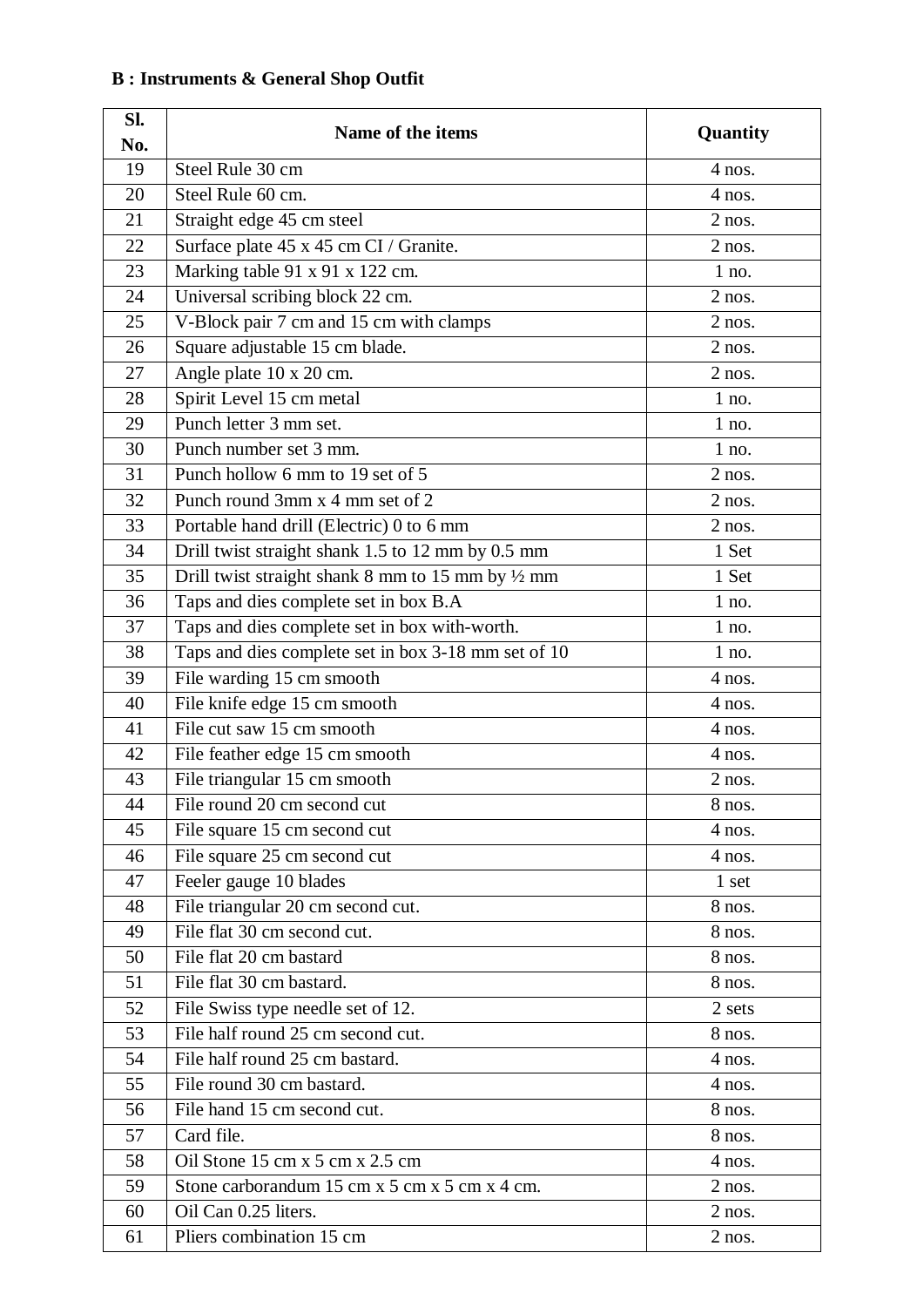| 62  | Soldering Iron 350 gm.                                                                                   | $2$ nos. |
|-----|----------------------------------------------------------------------------------------------------------|----------|
| 63  | Blow Lamp 0.50 liters.                                                                                   | $2$ nos. |
| 64  | Spanner D.E. 6 -26 mm set of 10 pcs.                                                                     | 8 nos.   |
| 65  | Spanner adjustable 15 cm                                                                                 | $2$ nos. |
| 66  | Interchangeable ratchet socket set with a 12 mm driver,<br>sized10-32 mm set of 18 socket & attachments. | 1 set    |
| 67  | Box spanner set 6-25 mm set of 8 with Tommy bar.                                                         | 1 set    |
| 68  | Glass magnifying 7 cm                                                                                    | $2$ nos. |
| 69  | Clamp toolmaker 5 cm and 7.5 cm set of 2.                                                                | $2$ nos. |
| 70  | Clamp "C" 5 cm                                                                                           | $2$ nos. |
| 71  | Clamp "C" 10 cm                                                                                          | $2$ nos. |
| 72  | Hand Reamer adjustable cover max 9,12,18mm - set of 3                                                    | 1 set    |
| 73  | Hand Reamer taper 4 -9mm set of 6 OR 4 -7 mm set of 4.                                                   | 1 set    |
| 74  | Reamer parallel 12 - 16mm set of 5.                                                                      | $1$ no.  |
| 75  | Scraper flat 15 cm.                                                                                      | $8$ nos. |
| 76  | Scraper triangular 15 cm                                                                                 | 8 nos.   |
| 77  | Scraper half round 15cm                                                                                  | 8 nos.   |
| 78  | Chisel cold 9 mm cross cut 9 mm diamond.                                                                 | 8 each   |
| 79  | Chisel cold 19 mm flat                                                                                   | 8 nos.   |
| 80  | Chisel cold 9 mm round noze.                                                                             | 8 nos.   |
| 81  | Stud Extractor EZY - out                                                                                 | $2$ nos. |
| 82  | Combination Set 30 cm.                                                                                   | $2$ nos. |
| 83  | Micrometer $0 - 25$ mm outside.                                                                          | $2$ nos. |
| 84  | Micrometer $25 - 50$ mm outside.                                                                         | $3$ nos. |
| 85  | Micrometer $50 - 75$ mm outside.                                                                         | $2$ nos. |
| 86  | Micrometer inside 25 - 50 mm with extension rods.                                                        | $1$ no.  |
| 87  | Vernier caliper 15 cm                                                                                    | 1 no.    |
| 88  | Vernier height gauges 30 cm.                                                                             | $1$ no.  |
| 89  | Vernier bevel protractor.                                                                                | $1$ no.  |
| 90  | Screw pitch gauge.                                                                                       | $1$ no.  |
| 91  | Wire gauge, metric standard.                                                                             | $1$ no.  |
| 92  | Drill twist Taper Shank 12 mm to 25 mm x 1.5.                                                            | $1$ no.  |
| 93  | Drill chuck 12 mm.                                                                                       | $1$ no.  |
| 94  | Pipe wrench 40 cm                                                                                        | $1$ no.  |
| 95  | Pipe vice 100mm                                                                                          | $1$ no.  |
| 96  | Adjustable pipe tap set BSP with die set cover pipe size 15,<br>20,<br>25,32,38,50 mm.                   | 1 no.    |
| 97  | Wheel dresser (One for 4 units).                                                                         | 1 no.    |
| 98  | Machine vice 10 cm.                                                                                      | $1$ no.  |
| 99  | Machine vice 15 cm                                                                                       | 1 no.    |
| 100 | Sleeve drill Morse 0 - 1, 1 - 2, 2 - 3.                                                                  | 1 Set    |
| 101 | Vice bench 12 cm jaws.                                                                                   | 16 nos.  |
| 102 | Vice leg 10 cm jaw.                                                                                      | $2$ nos. |
| 103 | Bench working 240 x 120 x 90 cm.                                                                         | 4 nos.   |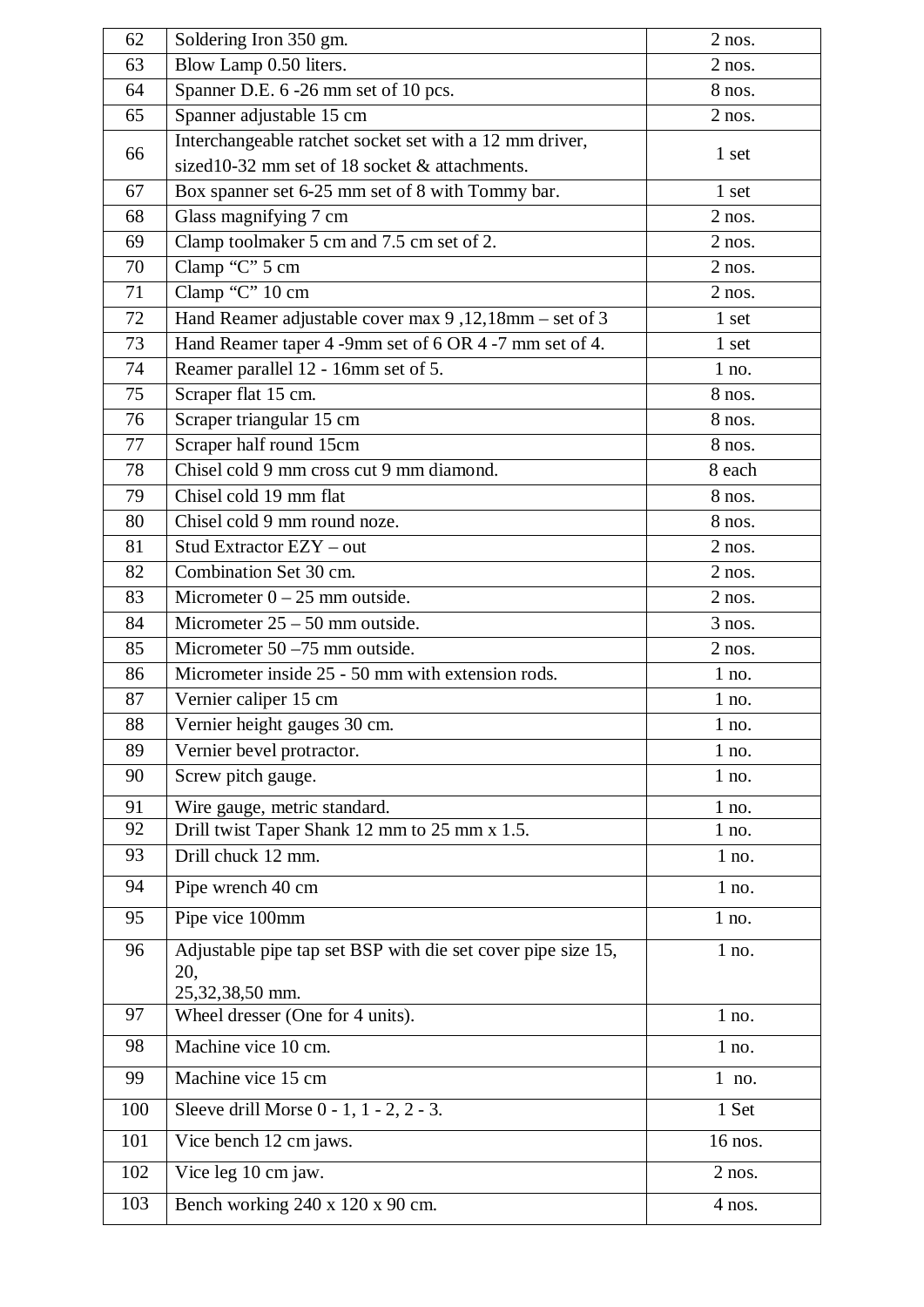| 104 | Almirah 180 x 90 x 45 cm.               | $2$ nos. |
|-----|-----------------------------------------|----------|
| 105 | Lockers with 6 drawers (standard size). | $2$ nos. |
| 106 | Metal rack 182 x 182 x 45 cm            | $1$ no.  |
| 107 | <b>Instructor Table</b>                 | $1$ no.  |
| 108 | <b>Instructor Chair</b>                 | $1$ no.  |
| 109 | Black board with easel.                 | $1$ no.  |
| 110 | Fire extinguisher (For 4 Units)         | $2$ nos. |
| 111 | Fire buckets.                           | $2$ nos. |
| 112 | Machine vice 100mm.                     | $2$ nos. |
| 113 | Wing compass 25.4 cm or 30 cm.          | $2$ nos. |
| 114 | Hand hammer 1 kg. with handle.          | $2$ nos. |
| 115 | Torque wrench (14 to 68 Nm)             | $1$ no.  |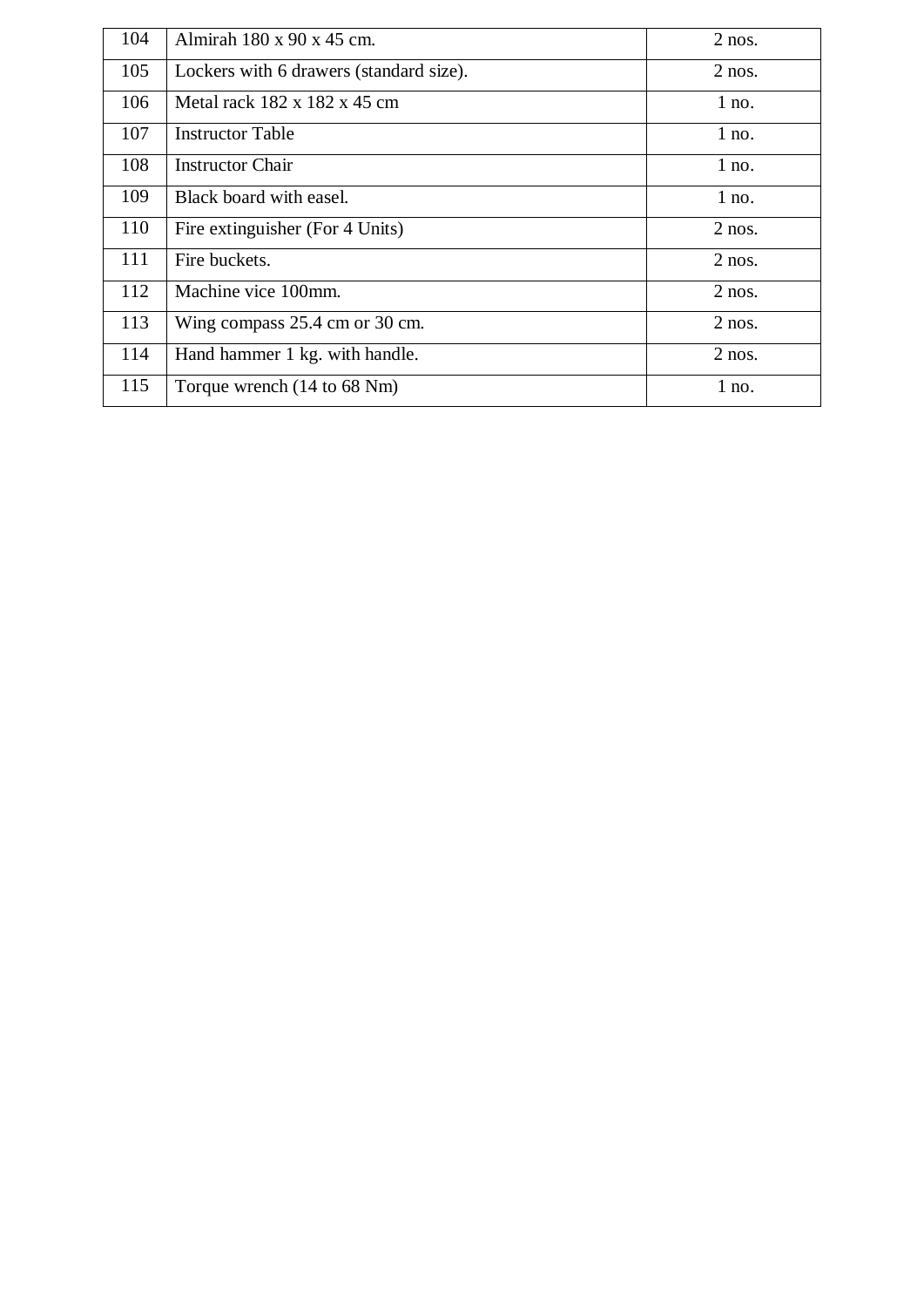| SI.<br>No. | Name of the items                             | Quantity |
|------------|-----------------------------------------------|----------|
| 115        | Hammer smith 2 kg. With handle.               | $2$ nos. |
| 116        | Tongs roving 350mm.                           | $2$ nos. |
| 117        | Tongs fiat 350mm.                             | $2$ nos. |
| 118        | Smith's square 45 cm x 30 cm.                 | $1$ no.  |
| 119        | Cold set rodded 25X200mm.                     | $2$ nos. |
| 120        | Hot set rodded 25X200mm.                      | $1$ no.  |
| 121        | Swages top & bottom 12 mm/19                  | 1 Each   |
| 122        | Swage block 35 x 35 x 12 cm.                  | $1$ no.  |
| 123        | Flatters (rodded) 55 mm square.               | $2$ nos. |
| 124        | Fuller top & bottom 6 mm 9 mm (Pair).         | $2$ nos. |
| 125        | Anvil 50 kg.                                  | $2$ nos. |
| 126        | Anvil stand                                   | $2$ nos. |
| 127        | Shovel.                                       | $2$ nos. |
| 128        | Trammel 30cm.                                 | $1$ no.  |
| 129        | Rake.                                         | $2$ nos. |
| 130        | Quenching tank (To be made in the Institute). | $1$ no.  |
| 131        | Pocker.                                       | $2$ nos. |
| 132        | Hardle.                                       | $2$ nos. |
| 133        | Leather apron.                                | $2$ nos. |
| 134        | Prick punch                                   | $2$ nos. |
| 135        | Mallet.                                       | $2$ nos. |
| 136        | Snips straight 25 cm.                         | $2$ nos. |
| 137        | Setting hammers with handle.                  | $2$ nos. |
| 138        | Planishing hammer.                            | $2$ nos. |
| 139        | Snip bent 25 cm.                              | $2$ nos. |
| 140        | Stake hatchet.                                | $2$ nos. |
| 141        | Stake grooving.                               | $2$ nos. |
| 142        | Gauge imperial sheet.                         | $1$ no.  |

#### **C : Tools for Allied Trade- Blacksmith & Sheet Metal Work**

The specifications of the items in the above list have been given in Metric Units. The items which are available in the market nearest of the specification as mentioned above, if not available as prescribed should be procured Measuring instruments such as steel rule which are graduated both English and Metric Units may be procured, if available.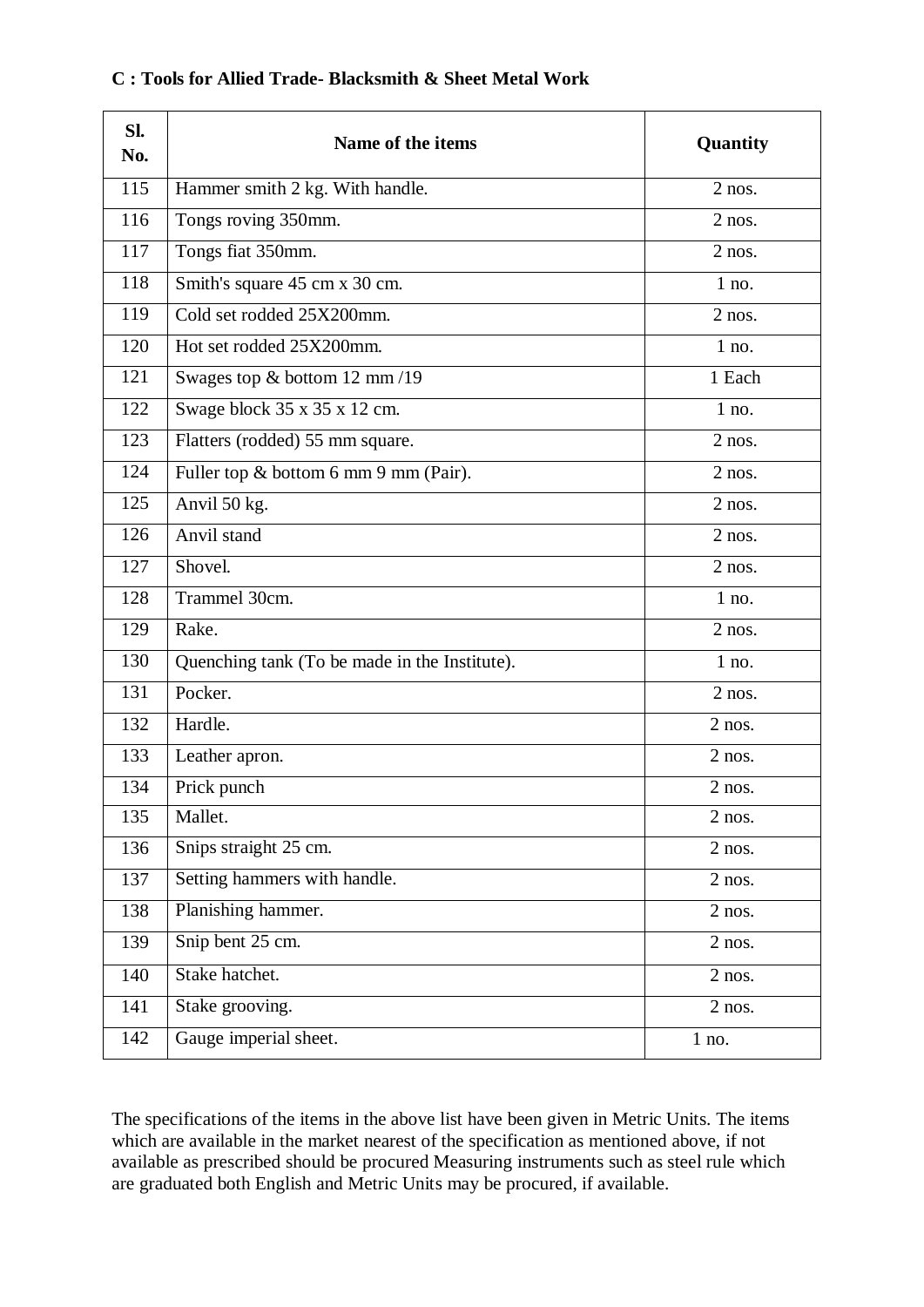| SI.          | Name of the Tools & Equipment                                                                        | Quantity        |
|--------------|------------------------------------------------------------------------------------------------------|-----------------|
| No.<br>$*1.$ | Slip Gauge as Johnson metric set.                                                                    | 1 Set           |
|              |                                                                                                      |                 |
| 2.<br>$*3.$  | Carbide Wear Block 1 mm - 2 mm.<br>Gauge snap Go and Not Go 25 to 50 mm by 5mm. Set of 6             | 2 each<br>1 Set |
|              | pcs.                                                                                                 |                 |
| $*4.$        | Gauge plug single 3 ended 5 to 55 by 5 mm. Set of 11 pcs.                                            | 1 Set           |
| $**5.$       | Gauge telescopic upto 150 mm.                                                                        | $1$ no.         |
| 6.           | Dial test indicator .01 mm on stand                                                                  | $1$ no.         |
| 7.           | Sine bar 125 mm.                                                                                     | $1$ no.         |
| 8.           | Sine bar 250 mm.                                                                                     | $1$ no.         |
| 9.           | Lathe tools H.S.S. tipped set.                                                                       | $2$ nos.        |
| 10.          | Lathe tools bit 6 mm x 75 mm.                                                                        | $4$ nos.        |
| 11.          | Lathe tools bit 8 mm x 75 mm.                                                                        | $4$ nos.        |
| 12.          | Lathe tools bit 10 mm x 85mm.                                                                        | $4$ nos.        |
| 13.          | Arm strong type tool bit holder R.H.                                                                 | $2$ nos.        |
| 14.          | Arm strong type tool bit holder L.H.                                                                 | $2$ nos.        |
| 15.          | Arm strong type tool bit holder straight.                                                            | $2$ nos.        |
| 16.          | Stilson wrenches 25 cm                                                                               | $2$ nos.        |
| 17.          | Pipe cutter 6 mm to 50 mm wheel type.                                                                | $1$ no.         |
| 18.          | Pipe bender spool type up to 25 mm. with stand manually<br>operated.                                 | $1$ no.         |
| 19.          | Adjustable pipe chain tonge to take pipes up to 300 mm.                                              | $1$ no.         |
| 20.          | Adjustable spanner 38 cm long.                                                                       | $1$ no.         |
| $**21.$      | Dial vernier caliper $0 - 200$ mm LCO 0.05 mm. (Universal<br>type).                                  | $1$ no.         |
| $*22.$       | Screw thread micrometer with interchangeable 0-25mm.<br>Pitch anvils for checking metric threads 60. | $1$ no.         |
| 23.          | Depth micrometer 0-25 mm. 0.01 mm.                                                                   | $1$ no.         |
| $*24.$       | Vernier caliper 0-150 mm. L.C. 0.02 mm.                                                              | $1$ no.         |
| $**25.$      | Digital Micrometer $0 - 25$ mm outside. L.C. 0.001 mm.                                               | $1$ no.         |
| $**26.$      | Comparators stand with dial indicator LC 0.01mm.                                                     | $1$ no.         |
| 27.          | Engineer's try square (knife-edge) 150 mm blade.                                                     | $1$ no.         |
| $**28$       | Surface roughness comparison plates N1-N12 grade                                                     | 1 Set           |
| 29           | Digital Vernier caliper<br>0-150 mm. L.C. 0.001 mm. (Optional)                                       | 1no.            |

# **D : Modified list of tools for the 3rd and 4th semester for fitter trade.**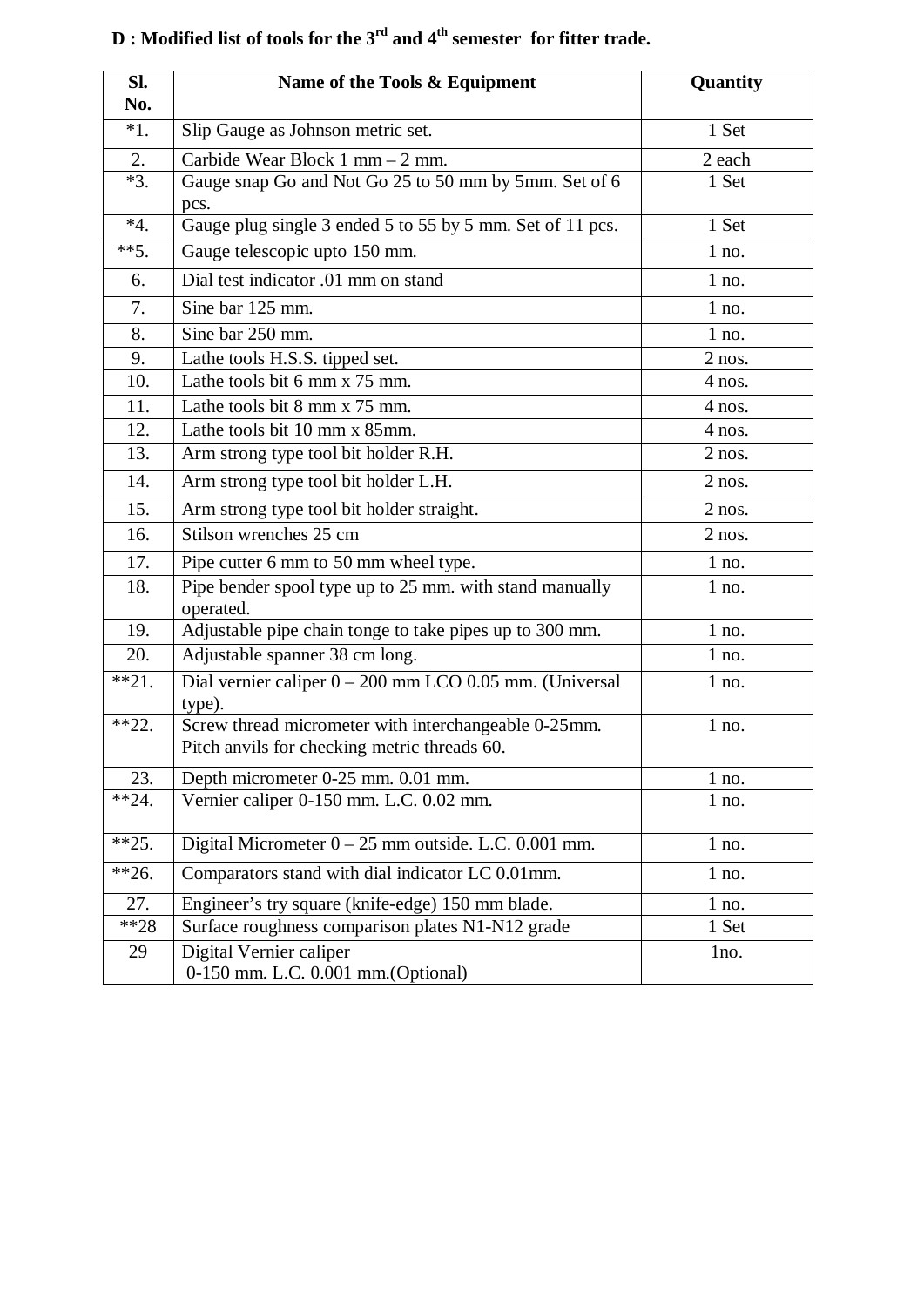#### **E : General Machinery Installations –**

| SI.            | Name & Description of Machines                                        | Quantity |
|----------------|-----------------------------------------------------------------------|----------|
| No.            |                                                                       |          |
| $*1.$          | SS and SC centre lathe (all geared) with minimum<br>specification as: | $2$ Nos. |
|                | Centre height 150 mm and centre distance 1000 mm along                |          |
|                | with $3 \& 4$ jaw chucks, auto feed system, safety guard, taper       |          |
|                | turning attachment, motorized coolant system, lighting                |          |
|                | arrangement & standard accessories.                                   |          |
| $\overline{2}$ | Drilling machine pillar sensitive 0-20 mm cap with swivel             | $1$ no.  |
|                | table motorised with chuck & key.                                     |          |
| 3              | Drilling machine bench sensitive 0-12 mm cap motorised                | $2$ nos. |
|                | with chuck and key.                                                   |          |
| $\overline{4}$ | Forge portable hand blower 38 cm to 45 cm.                            | $1$ no.  |
| $\overline{5}$ | D.E. pedestal Grinding machine with 200mm diameter                    | $1$ no.  |
|                | wheels rough and smooth with twist drill grinding                     |          |
|                | attachment.                                                           |          |

Note: - (\*) No additional number of items are required to be provided up to four batches of trainees i.e. two batches in the first shift and two in the second shift.

(\*\*) Only one number need be provided in each I.T.I. irrespective of No. of Units.

#### **F : List of additional tools for allied trade in welding**

| SI. | <b>Name &amp; Description of Machines</b>                                                              | Quantity         |
|-----|--------------------------------------------------------------------------------------------------------|------------------|
| No. |                                                                                                        |                  |
| 1.  | Transformer welding set 150 amps. – continuous welding                                                 | 1 Set            |
|     | current, with all accessories and electrode holder                                                     |                  |
| 2.  | Welder cable to carry 200 amps. With flexible rubber cover                                             | 20 Meter         |
| 3.  | Lungs for cable                                                                                        | 12 Nos.          |
| 4.  | Earth clamps.                                                                                          | 2 Nos.           |
| 5.  | Arc welding table (all metal top) $122 \text{ cm} X 12 \text{ cm} X 60 \text{ cm}$<br>with positioner. | 1 No.            |
| 6.  | Oxy - acetylene gas welding set equipment with hoses,<br>regulator and other accessories.              | 1 Set.           |
| 7.  | Gas welding table with positioner                                                                      | 1 No             |
| 8.  | Welding torch tips of different sizes                                                                  | 1 Set            |
| 9.  | Gas lighter.                                                                                           | 2 Nos            |
| 10. | Trolley for gas cylinders.                                                                             | 1 N <sub>0</sub> |
| 11. | Chipping hammer.                                                                                       | 2 Nos            |
| 12. | Gloves (Leather)                                                                                       | 2 Pairs          |
| 13. | Leather apron.                                                                                         | 2 Nos            |
| 14. | Spindle key for cylinder valve.                                                                        | 2 Nos.           |
| 15. | Welding torches 5 to 10 nozzles.                                                                       | 1 Set.           |
| 16  | Welding goggles                                                                                        | 4 Pairs.         |
| 17. | Welding helmet with coloured glass                                                                     | 2 Nos.           |
| 18. | Tip cleaner                                                                                            | 10 Sets.         |

**Note: -** Those additional items are to be provided for the Allied Trade Training where the welding trade does not exist.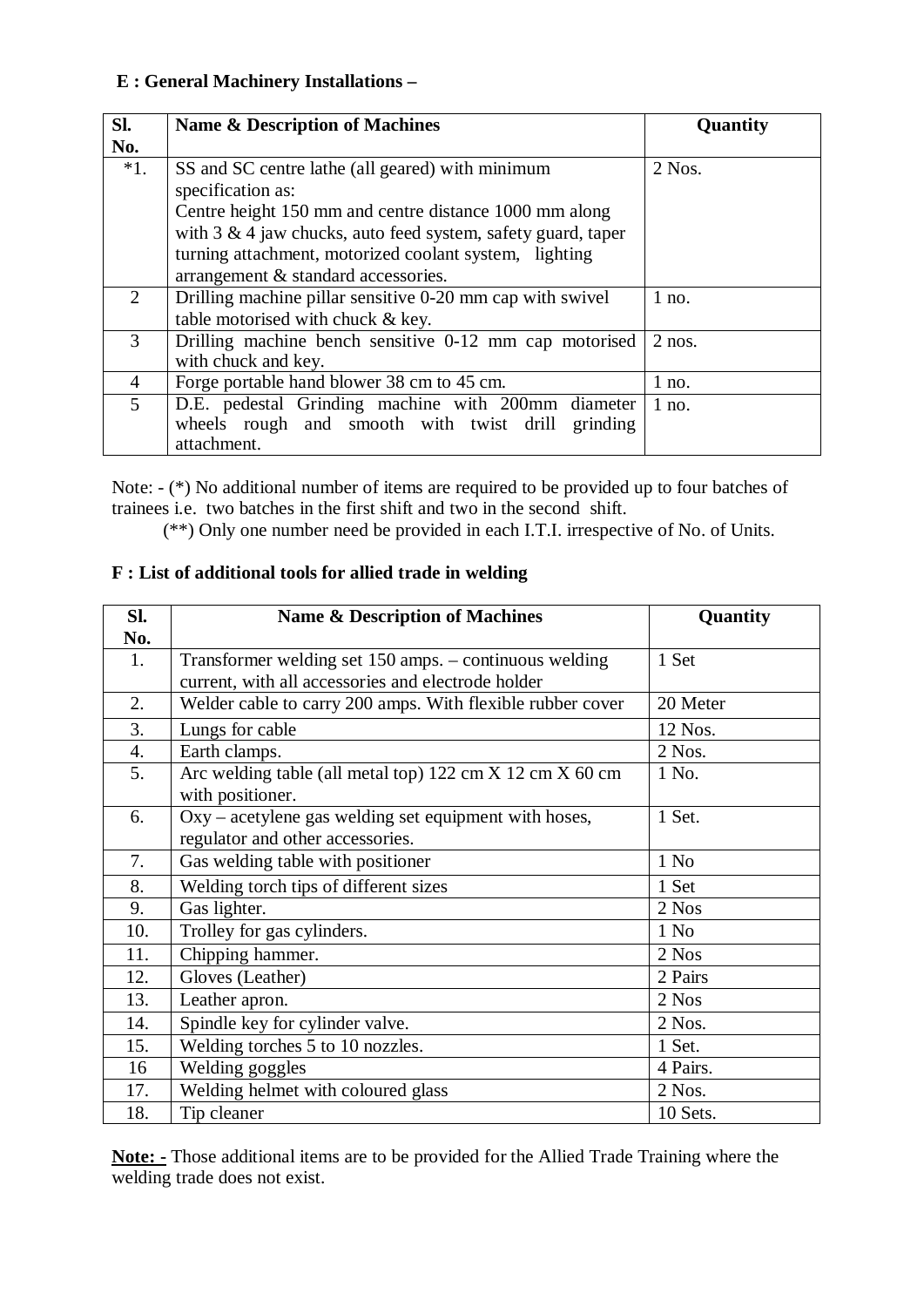# **LIST OF TRADE COMMITTEE MEMBERS**

| SI.                                     | <b>Name &amp; Designation</b>  | Organization                                      | <b>Mentor Council</b> |  |
|-----------------------------------------|--------------------------------|---------------------------------------------------|-----------------------|--|
| No.                                     | Sh/Mr./Ms.                     |                                                   | <b>Designation</b>    |  |
| <b>Members of Sector Mentor council</b> |                                |                                                   |                       |  |
| 1.                                      | A. D. Shahane, Vice-President, | Larsen & Tourbo Ltd.,                             | Chairman              |  |
|                                         | (Corporate Trg.)               | Mumbai:400001                                     |                       |  |
| 2.                                      | Dr. P.K.Jain, Professor        | IIT, Roorkee, Roorkee-247667,                     | Member                |  |
|                                         |                                | Uttarakhand                                       |                       |  |
| 3.                                      | N. Ramakrishnan, Professor     | IIT Gandhinagar, Gujarat-382424                   | Member                |  |
| 4.                                      | Dr. P.V.Rao, Professor         | IIT Delhi, New Delhi-110016                       | Member                |  |
| 5.                                      | Dr. Debdas Roy, Asstt.         | NIFFT, Hatia, Ranchi-834003,                      | Member                |  |
|                                         | Professor                      | Jharkhand                                         |                       |  |
| 6.                                      | Dr. Anil Kumar Singh,          | NIFFT, Hatia, Ranchi-834003,                      | Member                |  |
|                                         | Professor                      | Jharkhand                                         |                       |  |
| 7.                                      | Dr. P.P.Bandyopadhyay          | IIT Kharagpur, Kharagpur-                         | Member                |  |
|                                         | Professor                      | 721302, West Bengal                               |                       |  |
| 8.                                      | Dr. P.K.Ray, Professor         | IIT Kharagpur, Kharagpur-                         | Member                |  |
|                                         |                                | 721302, West Bengal                               |                       |  |
| 9.                                      | S. S. Maity, MD                | Central Tool Room & Training                      | Member                |  |
|                                         |                                | Centre (CTTC), Bhubaneswar                        |                       |  |
| 10.                                     | Dr. Ramesh Babu N, Professor   | IIT Madras, Chennai                               | Member                |  |
| 11.                                     | R.K. Sridharan,                | Bharat Heavy Electricals Ltd,                     | Member                |  |
|                                         | Manager/HRDC                   | Ranipet, Tamil Nadu                               |                       |  |
| 12.                                     | N. Krishna Murthy              | CQA(Heavy Vehicles), DGQA,                        | Member                |  |
|                                         | Principal Scientific Officer   | Chennai, Tamil Nadu                               |                       |  |
| 13.                                     | Sunil Khodke                   | Bobst India Pvt. Ltd., Pune                       | Member                |  |
|                                         | <b>Training Manager</b>        |                                                   |                       |  |
| 14.                                     | Ajay Dhuri                     | <b>TATA Motors, Pune</b>                          | Member                |  |
| 15.                                     | <b>Uday Apte</b>               | TATA Motors, Pune                                 | Member                |  |
| 16.                                     | H B Jagadeesh, Sr. Manager     | HMT, Bengaluru                                    | Member                |  |
| 17.                                     | K Venugopal                    | NTTF, Peenya, Bengaluru                           | Member                |  |
|                                         | Director & COO                 |                                                   |                       |  |
| 18.                                     | B.A.Damahe, Principal          | L&T Institute of Technology,                      | Member                |  |
|                                         | L&T Institute of Technology    | Mumbai                                            |                       |  |
| 19.                                     | Lakshmanan. R                  | BOSCH Ltd., Bengaluru                             | Member                |  |
| 20.                                     | Senior Manager                 |                                                   | Member                |  |
|                                         | R C Agnihotri<br>Principal     | Indo- Swiss Training Centre<br>Chandigarh, 160030 |                       |  |
| <b>Mentor</b>                           |                                |                                                   |                       |  |
| 21.                                     | Sunil Kumar Gupta (Director)   | DGET HQ, New Delhi.                               | Mentor                |  |
|                                         | <b>Members of Core Group</b>   |                                                   |                       |  |
|                                         |                                |                                                   |                       |  |
| 22.                                     | N. Nath. (ADT)                 | CSTARI, Kolkata                                   | Co-ordinator          |  |
| 23.                                     | H.Charles (TO)                 | NIMI, Chennai.                                    | Member                |  |